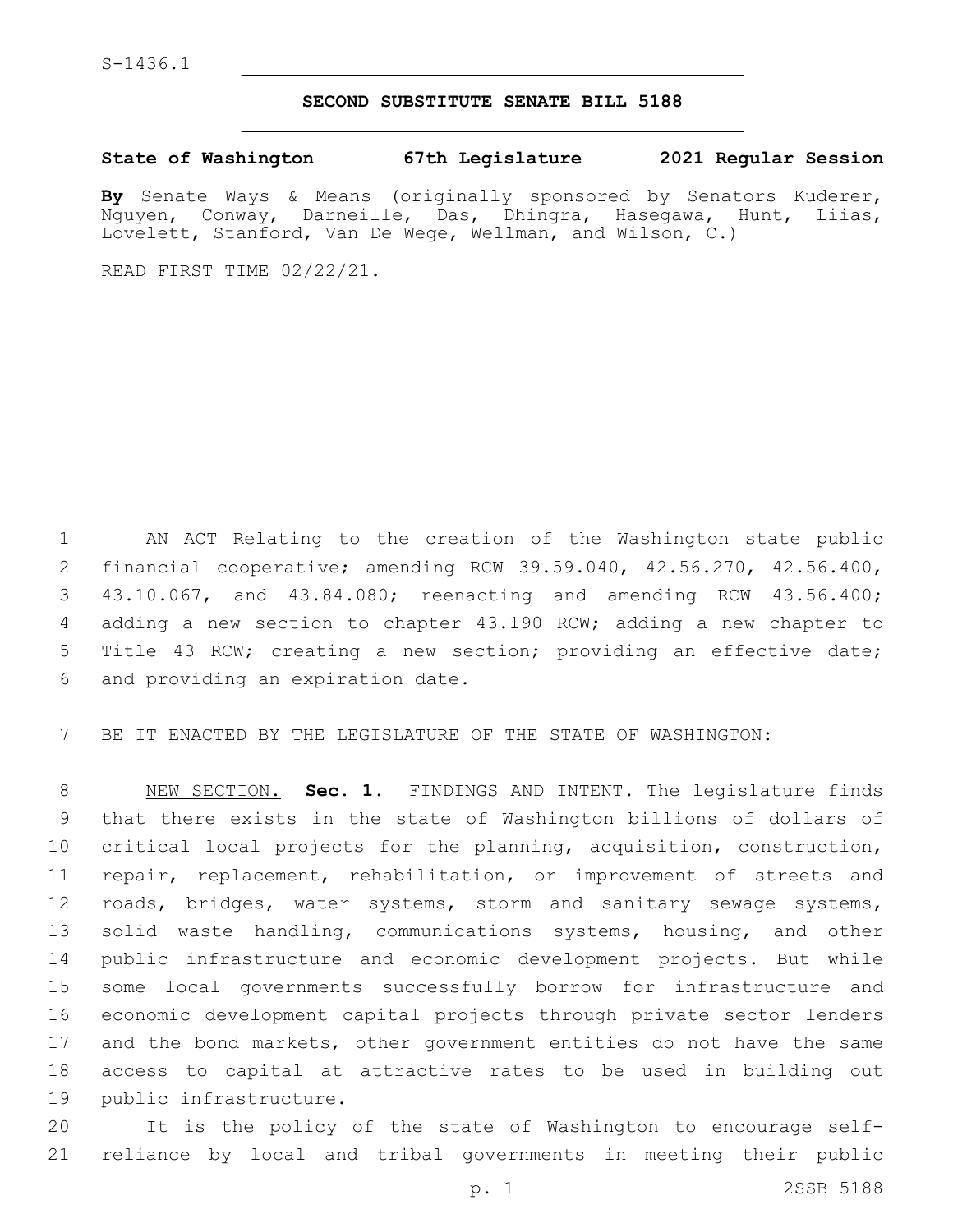works and economic development needs, and to assist in the financing of critical public works and economic development projects by providing effective mechanisms for making and financing loans and providing financing guarantees that do not create state debt. It is also the policy of the state to provide technical assistance to 6 government entities for these projects.

 It is further the policy of the state to foster and promote by all reasonable means the provision of adequate capital markets and facilities for borrowing money by local governments in the state to finance infrastructure improvements, and to the greatest extent possible to reduce costs of borrowed money to taxpayers and residents 12 of the state.

 The legislature finds that a Washington state public financial cooperative would provide opportunities for local and tribal government entities to competitively finance a broad array of public infrastructure and economic development projects, including housing, at competitive rates with low administrative costs. A state public financial cooperative will complement the existing banking system by filling gaps that the system cannot or will not fill, and it will be uniquely positioned to provide specialized technical assistance to the diverse needs of local and tribal government entities.

 It is the purpose of this chapter to establish a Washington state public financial cooperative to act as a financial conduit that, without creating state debt, can receive funds from state, local, and tribal government entities, issue and make loans to those entities, and issue bonds in a manner that does not create state debt, to help facilitate access to needed capital by local and tribal government 28 entities on reasonable terms and rates.

 The state public financial cooperative will have full powers to borrow money and to issue its bonds and notes in a manner that does not create state debt in order to make capital funds available for borrowing by local and tribal government entities, and those powers will enable the state public financial cooperative to carry out the declared policies of this act, which are in the public interest of 35 the state and its taxpayers and residents.

 NEW SECTION. **Sec. 2.** DEFINITIONS. The definitions in this section apply throughout this chapter unless the context clearly requires otherwise.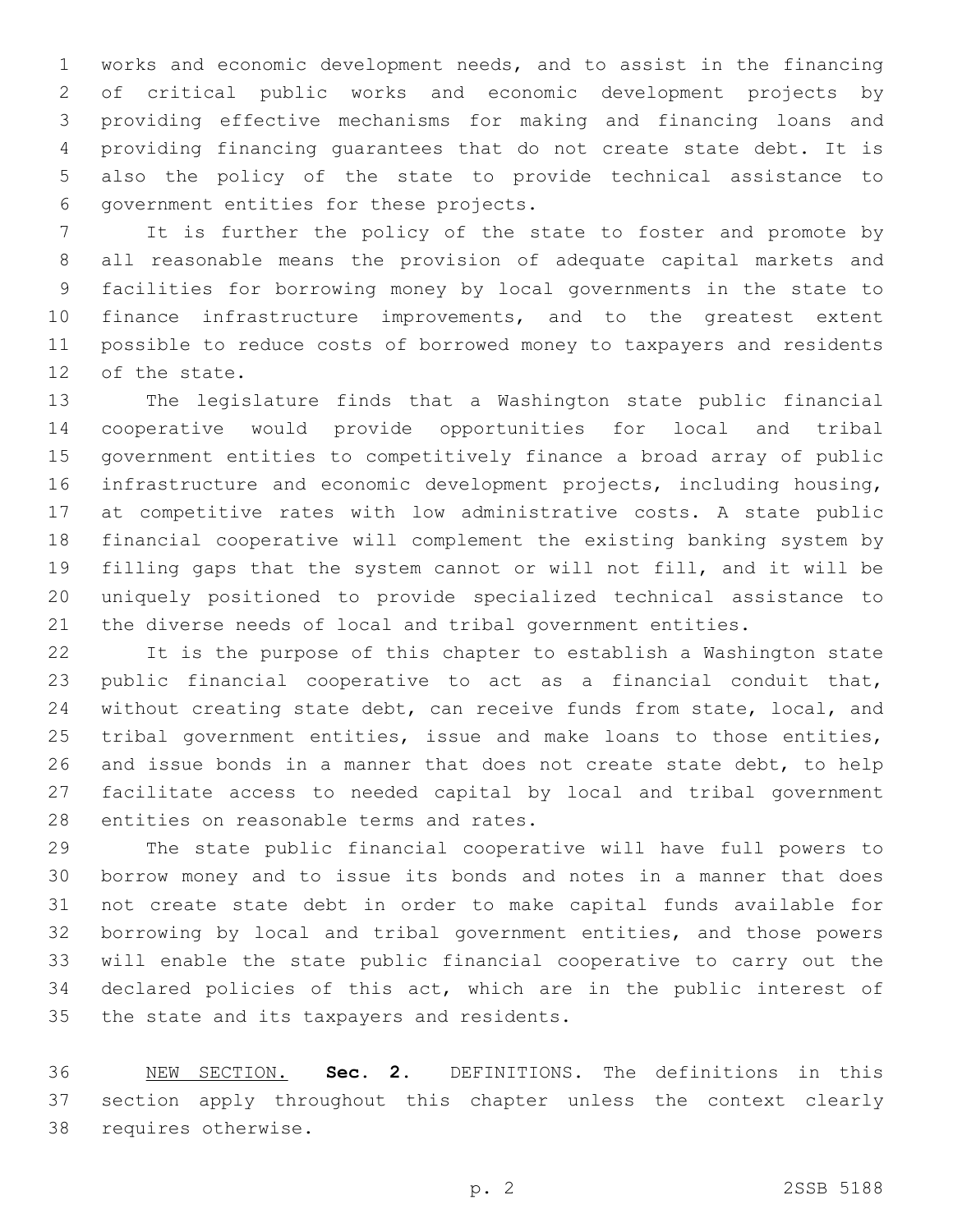(1) "Board" means the operating board of the cooperative 2 established in section 3 of this act.

 (2) "Bonds" means any bonds, notes, debentures, interim certificates, conditional sales or lease financing agreements, lines of credit, forward purchase agreements, investment agreements, and other banking or financial arrangements, guaranties, or other obligations issued by or entered into by the cooperative, which does not create state debt. Such bonds may be issued on either a tax-9 exempt or taxable basis.

(3) "Borrower" means one or more local or tribal governments.

 (4) "Cooperative" means the Washington state public financial cooperative established in section 3 of this act, or any board, body, commission, department, or officer succeeding to the principal functions of the cooperative or to whom the powers conferred upon the 15 cooperative are given by law.

 (5) "Financial assistance" means the infusion of capital to a borrower for use in the planning, acquisition, construction, repair, replacement, rehabilitation, development, and expansion of 19 infrastructure and economic development projects.

 (6) "Financing agreements" means, and includes without limitation, a contractual arrangement with a borrower whereby the cooperative obtains rights from a borrower in exchange for the 23 granting of financial assistance to the borrower.

 (7) "Financing document" means an instrument executed by the cooperative and one or more borrowers pertaining to the issuance of or security for bonds, or the application of the proceeds of bonds or other funds of, or payable to, the cooperative. A financing document may include, but need not be limited to, a lease, installment sale agreement, conditional sale agreement, mortgage, loan agreement, trust agreement or indenture, security agreement, letter or line of credit, reimbursement agreement, insurance policy, guaranty agreement, or currency or interest rate swap agreement. A financing document also may be an agreement between the cooperative and an eligible banking organization which has agreed to make a loan to a borrower.35

 (8) "Infrastructure projects" means undertakings for the planning, acquisition, construction, repair, replacement, rehabilitation, or improvement of streets and roads, bridges, water systems, storm and sanitary sewage systems, solid waste handling, pollution control facilities, schools, communications systems, docks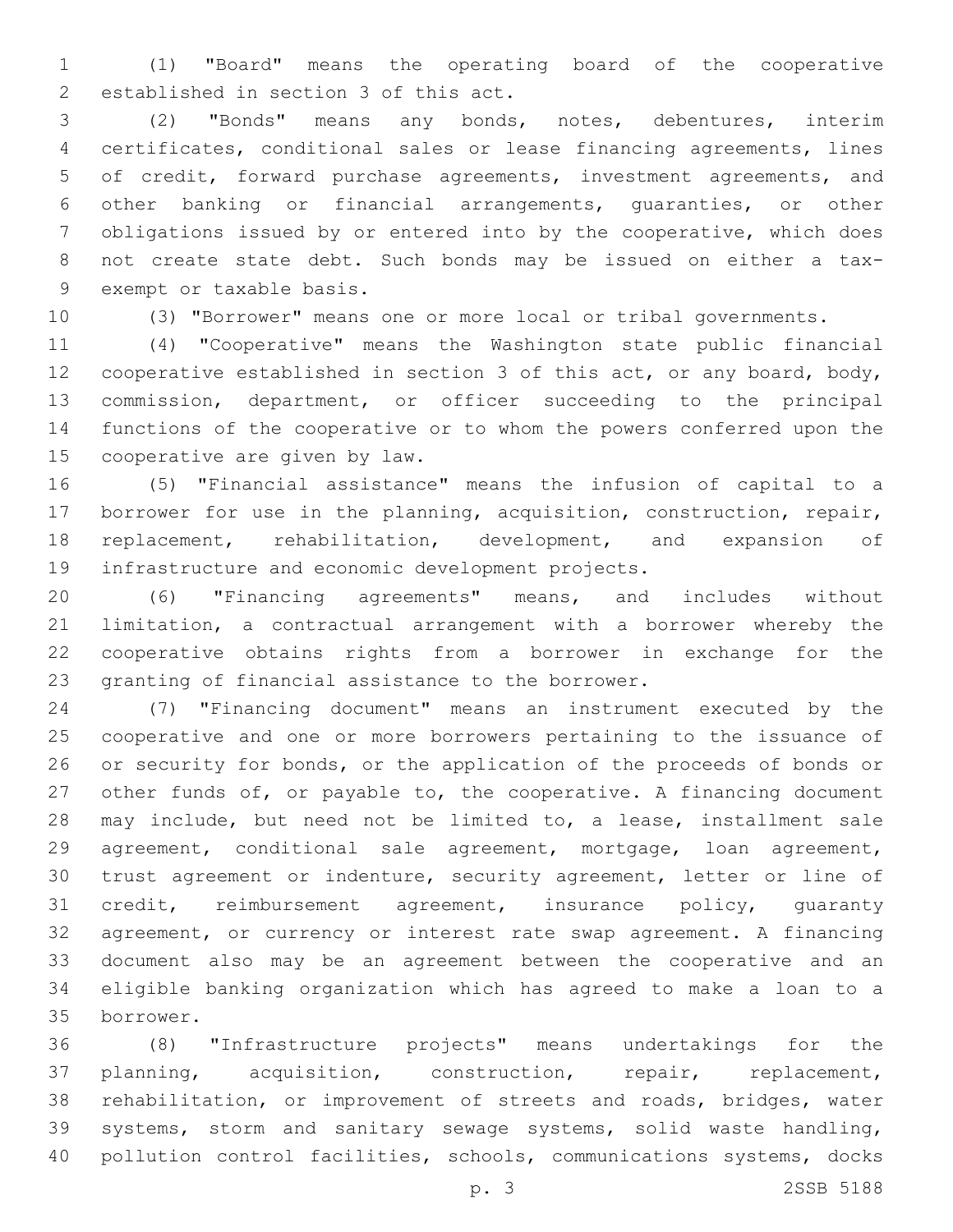and wharves, mass transportation facilities and equipment, public housing, fire suppressing and emergency services equipment and facilities, energy generating, conservation, or transmission facilities, and other public infrastructure deemed eligible by the 5 board.

 (9) "Local government" means any Washington city, town, county, special purpose district, authority, instrumentality, or other local municipal or interlocal entity created pursuant to Washington law.

 (10) "Member" means the state government, a local government, or a tribal government that has joined the cooperative consistent with 11 section 4 of this act.

12 (11) "Project costs" means costs of:

 (a) Acquisition, lease, construction, reconstruction, remodeling, refurbishing, rehabilitation, extension, and enlargement of land, rights to land, buildings, structures, docks, wharves, fixtures, machinery, equipment, excavations, paving, landscaping, utilities, approaches, roadways and parking, handling and storage areas, and similar ancillary facilities, and any other real or personal property 19 included in an infrastructure project;

 (b) Architectural, engineering, consulting, accounting, and legal costs related directly to the development, financing, acquisition, lease, construction, reconstruction, remodeling, refurbishing, rehabilitation, extension, and enlargement of an infrastructure project, including costs of studies assessing the feasibility of an 25 infrastructure project;

 (c) Finance costs, including the costs of credit enhancement and discounts, if any, the costs of issuing revenue bonds, and the costs 28 incurred in carrying out any financing document;

 (d) Start-up costs, working capital, capitalized research and development costs, capitalized interest during construction and during the 18 months after estimated completion of construction, and capitalized debt service or repair and replacement or other 33 appropriate reserves;

 (e) The refunding of any outstanding obligations incurred for any 35 of the costs outlined in this subsection; and

 (f) Other costs incidental to any of the costs listed in this 37 subsection.

 (12) "State" means the state of Washington and any department, agency, or instrumentality thereof other than the cooperative.

p. 4 2SSB 5188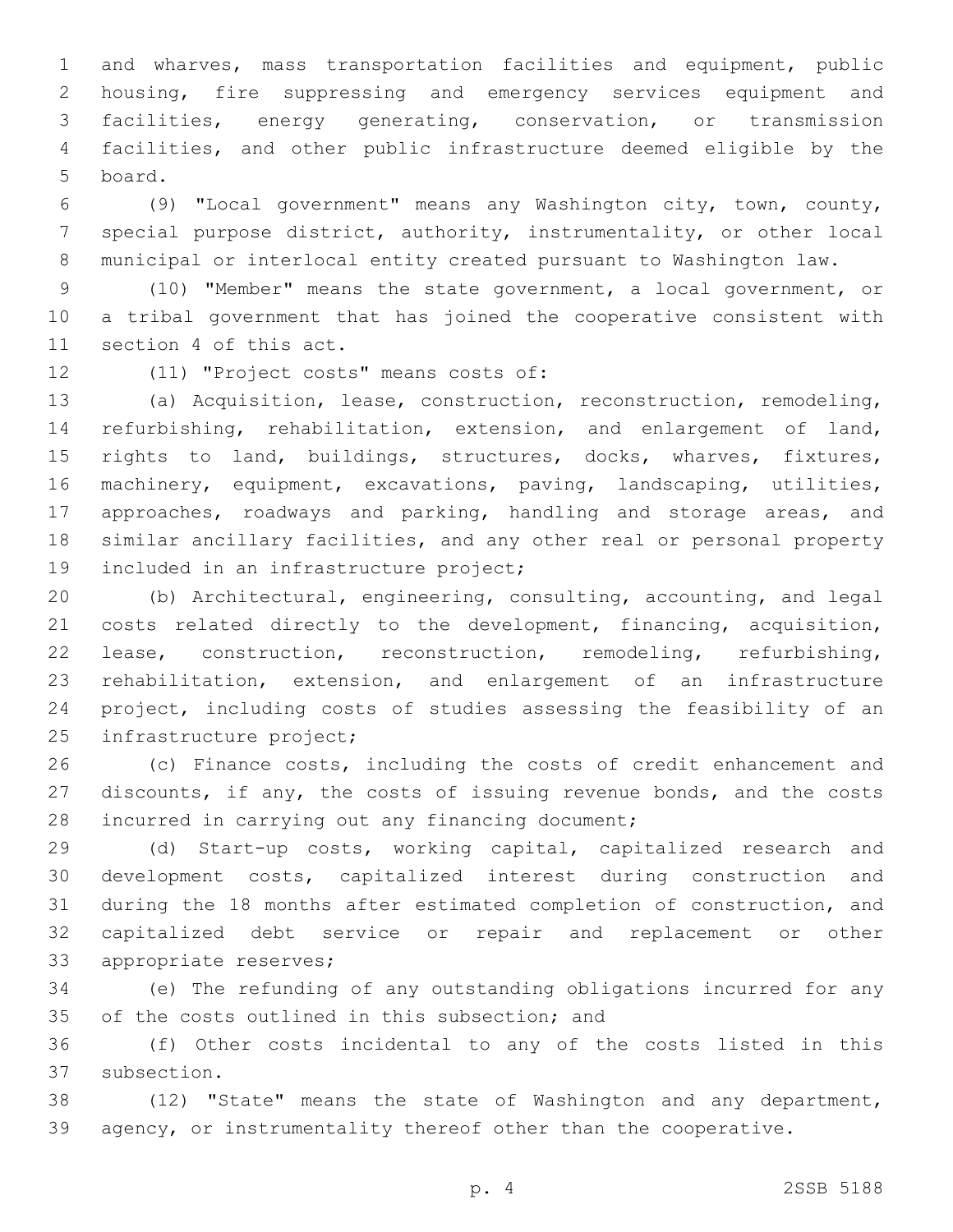(13) "Tribal government" means the governing body of a federally recognized Indian tribe as defined in RCW 43.376.010.

 NEW SECTION. **Sec. 3.** ESTABLISHMENT. (1) The Washington state public financial cooperative is established as a public body corporate and politic, with perpetual corporate succession, constituting an instrumentality of the state of Washington exercising essential governmental functions. The cooperative is a public body within the meaning of RCW 39.53.010.

(2)(a) The cooperative is activated when:9

 (i) The state treasurer completes a study that provides recommendations on staffing and operational needs for the cooperative to be administered by the Washington state housing finance commission. The state treasurer shall contract with a consultant with expertise in developing detailed operating plans for financial institutions using an appropriation from the general fund to complete the study. The study must ensure that the administration of the cooperative does not interfere with the core mission of the 18 Washington state housing finance commission;

 (ii) An appropriation that is sufficient to capitalize the cooperative so that it can issue debt with a competitive rating is 21 provided; and

 (iii) Executed articles of activation in a form approved by the state finance committee are filed with the secretary of state.

 (b) The cooperative is deemed to have been formed as of the date of filing articles of activation under (a)(iii) of this subsection. The articles of activation must be approved by the legislative authority of each of the member local or tribal governments that subsequently becomes a member. Each member local or tribal government must provide to the cooperative a contribution of an amount approved by the state finance committee, and the board may subsequently adjust the minimum contribution level for current and new members. Any amendments to the articles of activation must be filed with the secretary of state and will become effective on the date of filing.

 (3) A duplicate of the original articles of activation and amended articles of activation must be filed with the department of financial institutions. The filing of amended articles of activation must include the text of each amendment adopted and the date of its adoption. The cooperative must also file the following with the 39 department of financial institutions: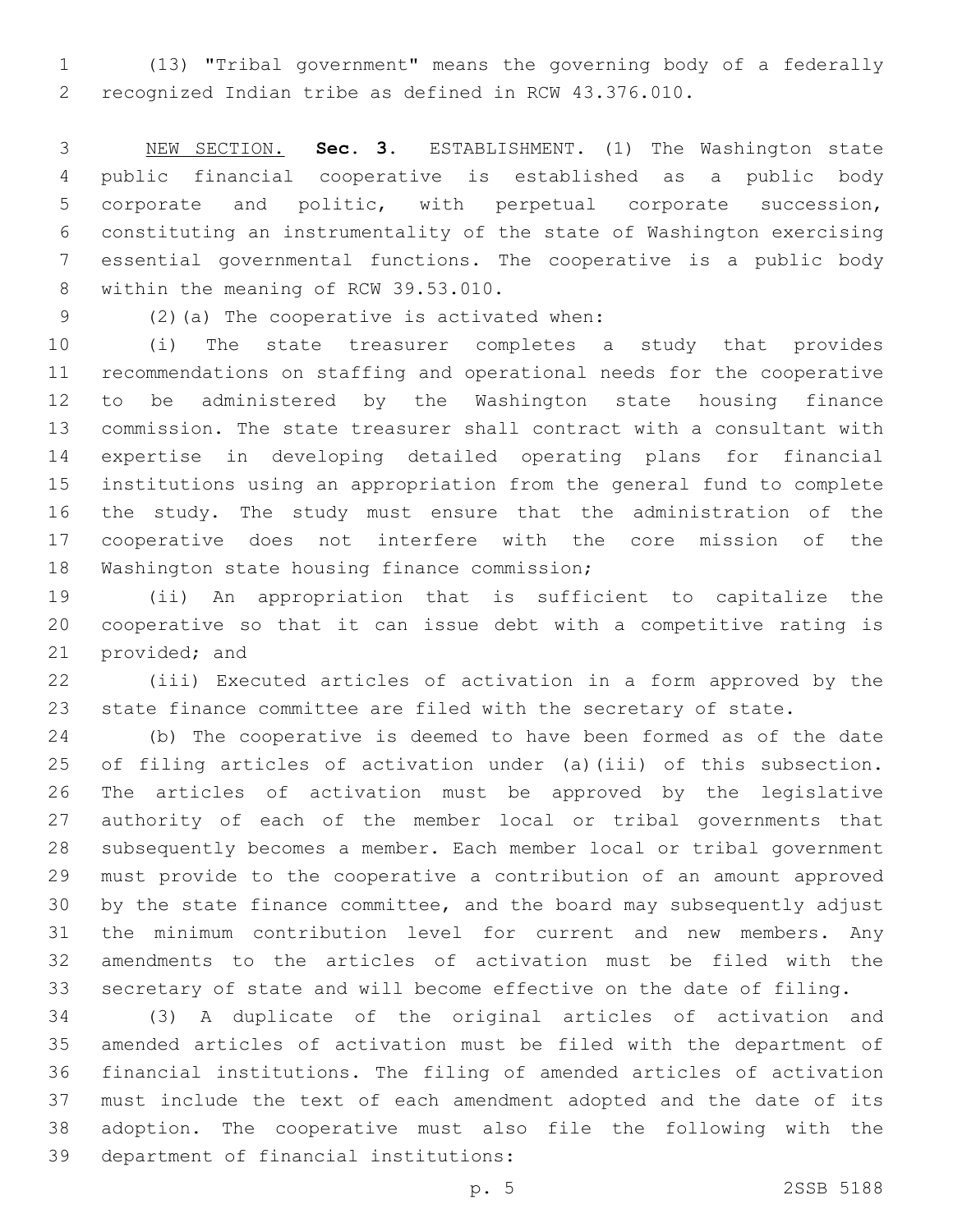(a) The address of the location of the main office of the 2 cooperative;

 (b) The names and places of residence of the persons who are 4 directors under this section;

 (c) The name and place of residence of the executive director hired by the board in accordance with this section;

 (d) Bylaws and regulations adopted and amended by the board under 8 section 4 of this act; and

 (e) Any other information the director of the department of financial institutions deems necessary to perform a review of the funds placed with the cooperative and the accounts and transactions 12 of the cooperative in carrying out the cooperative's duties, as 13 provided in this section.

 (4)(a) The operating board of the cooperative consists of nine directors. Terms of directors are four years, with half of the initial directors other than the initial chair serving two-year terms as determined by lot, with those positions being filled for four-year 18 terms thereafter.

 (b) Five member-appointed directors must be selected by a majority of the members of the cooperative. Member-appointed directors must be elected local or tribal government officials. Three public directors must be appointed by the governor and confirmed by the senate. The public directors must be residents of the state appointed by the governor on the basis of their interest and expertise in finance, accounting, budgeting, economic development, infrastructure planning, design, construction, or project management. The state treasurer shall serve as an ex officio director.

 (c) One of the public members shall be appointed by the governor as chair of the board and shall serve as chair at the pleasure of the governor. The initial chair must serve a full four-year term. The cooperative may select from its membership such other officers of the cooperative as it deems appropriate, including without limitation a 33 secretary and a treasurer.

 (d) In the event of a vacancy on the board due to death, resignation, lack of qualification to serve as a director, or otherwise, a successor for the remainder of the unexpired term shall be selected in the same manner as the selection of the director whose position has become vacant. Any independent member of the cooperative may be removed by the governor for misfeasance, malfeasance, or willful neglect of duty after notice and a public hearing, unless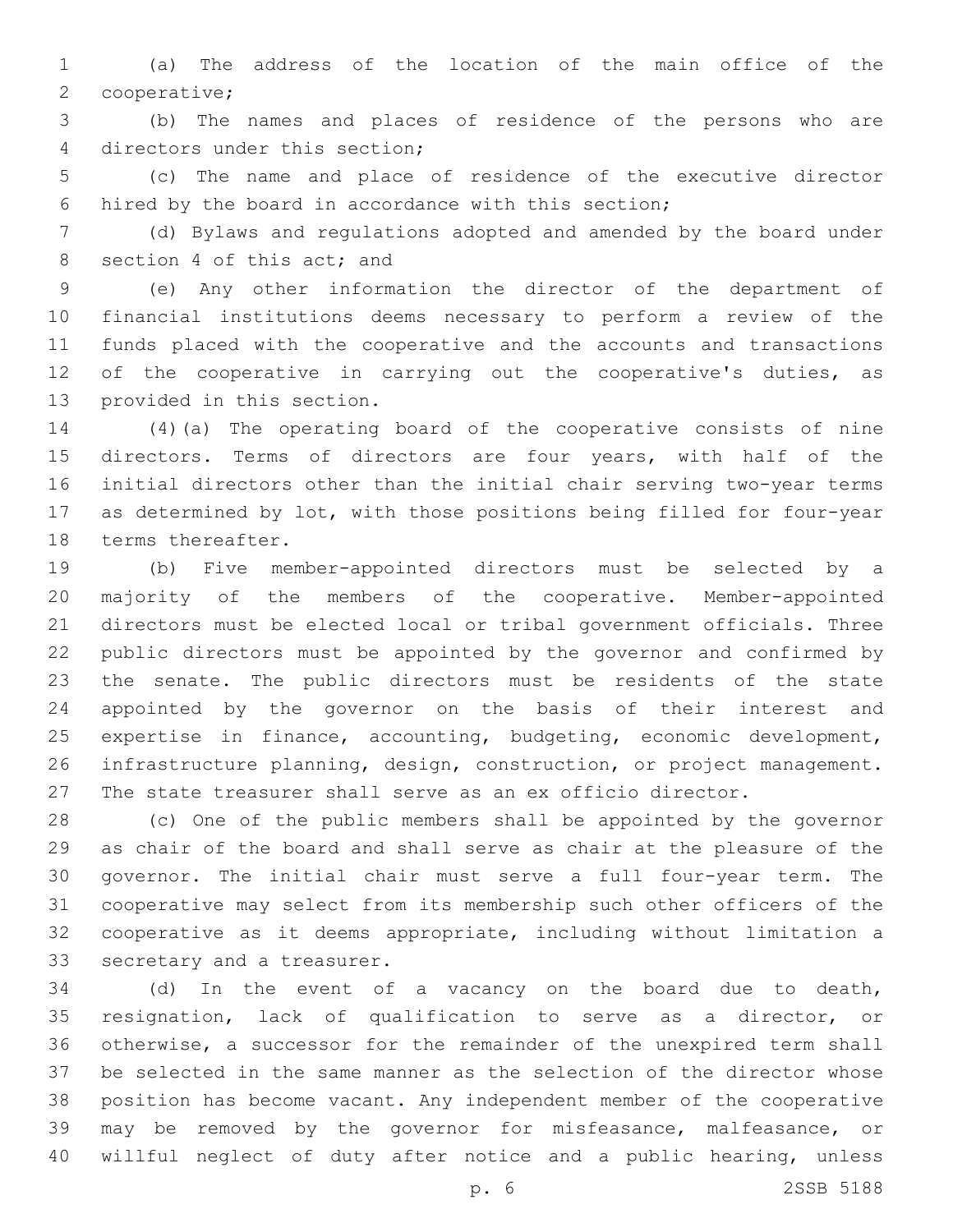such notice and hearing are expressly waived in writing by the 2 affected public member.

 (e) The state treasurer may designate an employee to act on his or her behalf in all respects with regard to any matter to come before the cooperative. Such designation must be made in writing in such manner as is specified by the rules of the cooperative.

(f) A majority of the directors constitutes a quorum.

 (g) The directors of the cooperative serve without compensation but are entitled to reimbursement, solely from the funds of the cooperative, for expenses incurred in the discharge of their duties 11 under this chapter.

 (5) The state finance committee serves as the oversight board of 13 the cooperative. In that capacity, the state finance committee must carry out the responsibilities specified in this chapter. In addition, the state finance committee may at its discretion require independent audits of the accounts and transactions of the cooperative and the methods, procedures, and operation of the 18 cooperative in carrying out its duties.

 (6) The cooperative is a state agency subject to audit by the state auditor under chapter 43.09 RCW. In addition, the department of financial institutions may, at the discretion of the director of financial institutions, review the funds placed with the cooperative and the accounts and transactions of the cooperative in carrying out the cooperative's duties. Nothing in this subsection establishes that the cooperative is an institution or entity otherwise subject to the jurisdiction of the department of financial institutions.

 (7) The board has the authority to hire and fire an executive director. The executive director shall be funded in the Washington state housing finance commission budget and shall administer and operate the Washington state public financial cooperative.

 (8) The cooperative's administration and operation must be performed by employees of the Washington state housing finance commission, subject to the terms of one or more agreements between the cooperative and the commission concerning responsibilities of the commission's staff and compensation of the commission.

 (9) The board must approve the budget of the cooperative 37 annually.

(10) The board shall establish an internal audit committee.

 (11) The cooperative shall have a goal of providing 35 percent of the amount it lends on an annual basis to support housing in low to

p. 7 2SSB 5188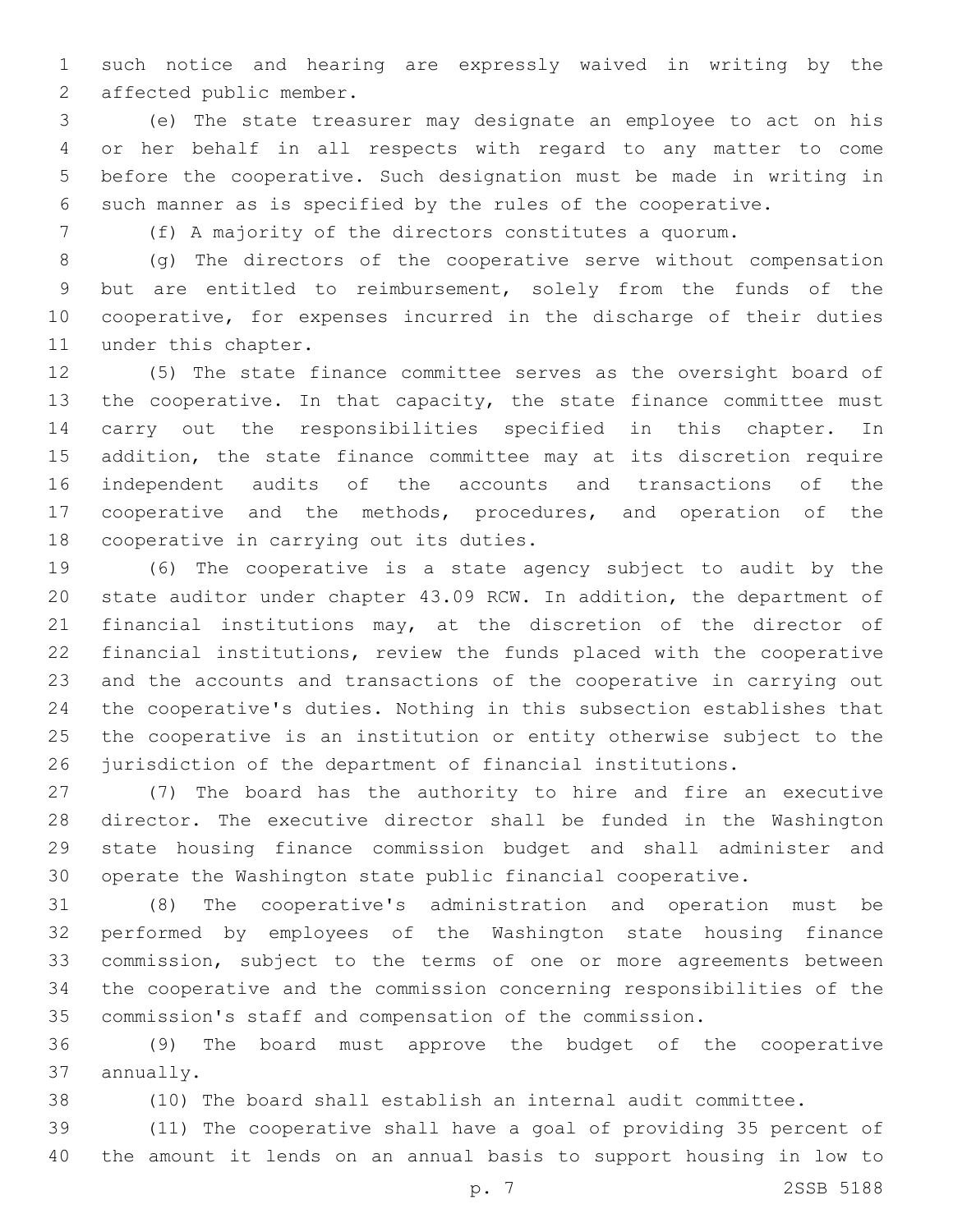moderate-income areas, beginning five years after the cooperative has 2 been activated as provided in this section.

 (12) The cooperative must not be or constitute a bank or trust company within the jurisdiction or under the control of the director of financial institutions, the comptroller of the currency of the United States of America, or the United States department of the 7 treasury.

 (13) The cooperative must not be or constitute a bank, broker, or dealer in securities within the meaning of, or subject to the provisions of, any securities, securities exchange, or securities dealers' law of the United States of America or this state.

 (14) The cooperative is not a public depositary for any purpose 13 under chapter 39.58 RCW.

 (15) The cooperative may not issue bonds in a manner that would 15 create state debt.

NEW SECTION. **Sec. 4.** POWERS. The cooperative is authorized to:

(1) Sue and be sued in its own name, and plead and be impleaded;

18 (2) Adopt and alter an official seal;

 (3) Make and enforce bylaws and regulations for the conduct of its business and for the use of its services and facilities;

 (4) Engage such independent consultants, attorneys, and advisers as the cooperative deems necessary, useful, or convenient to accomplish its purposes, and, subject to section 5(6) of this act, contract with federal, state, and local or tribal governmental 25 entities for services;

 (5) Make and execute all manner of contracts, agreements, and instruments and financing documents with public and private parties as the cooperative deems necessary, useful, or convenient to 29 accomplish its purposes;

 (6) Acquire, hold, use, and dispose of real or personal property, or any interest therein, in the name of the cooperative, and to sell, assign, lease, encumber, mortgage, or otherwise dispose of the same in such manner as the cooperative deems necessary, useful, or 34 convenient to accomplish its purposes;

 (7) Acquire, hold, use, and dispose of its income, revenues, 36 funds, and money;

 (8) Receive funds from state, local, or tribal governments, invest those moneys in lawful funds, including without limitation investments in loans made by the cooperative to borrowers;

p. 8 2SSB 5188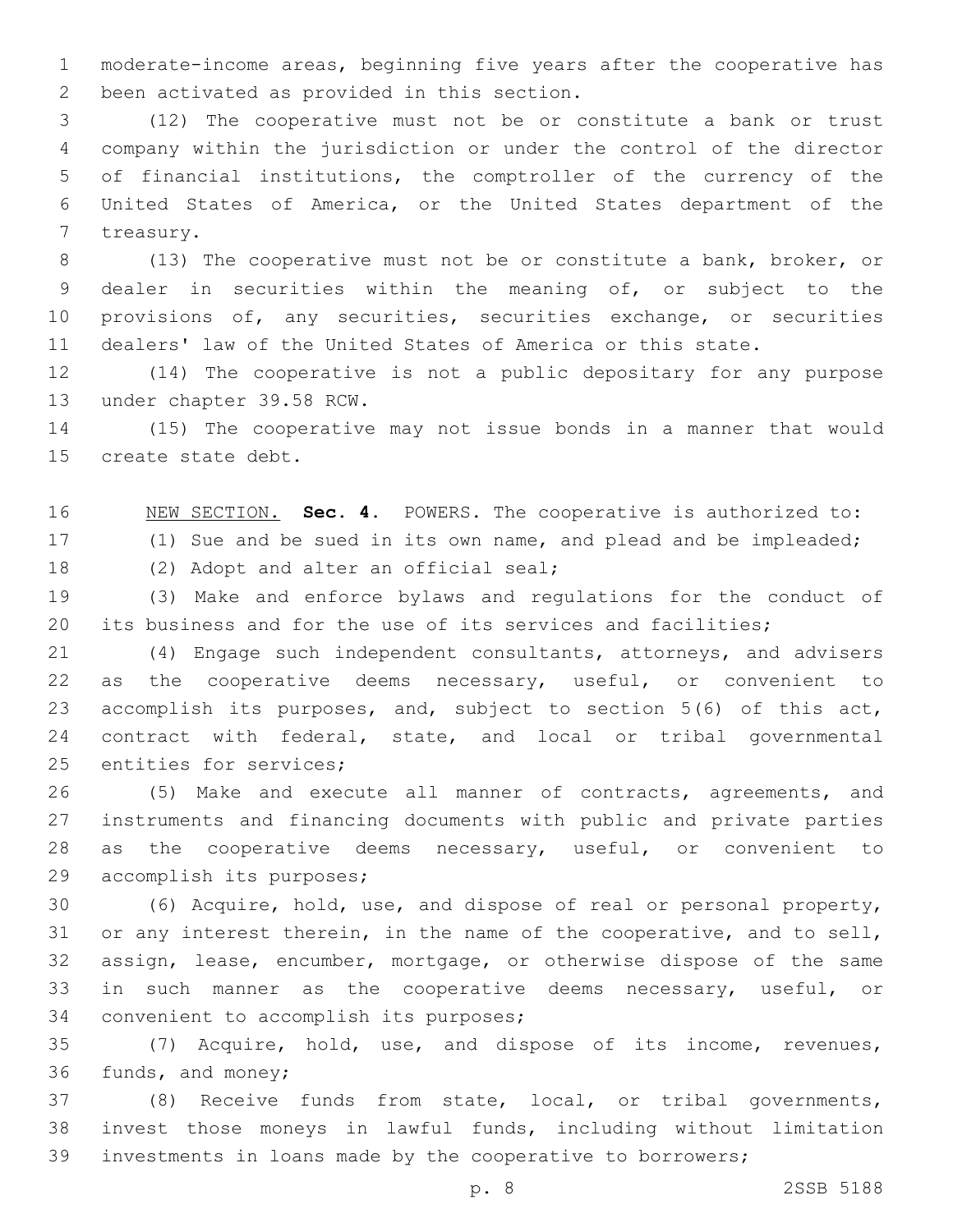(9) Open and maintain accounts in qualified public depositaries; in the federal reserve bank of San Francisco, in the national cooperative bank, in a federal home loan bank, or in any other federal financing entity, and otherwise provide for the investment of any funds not required for immediate disbursement and provide for the selection of investments. The cooperative may participate in and use the federal reserve banks payments systems and account services;

 (10) Appear in its own behalf before boards, commissions, departments, or agencies of federal, state, local, or tribal 10 governments;

 (11) Procure such insurance of such types, in such amounts, and from such insurers as the cooperative deems desirable including, but not limited to, insurance against any loss or damage to its property or other assets, public liability insurance for injuries to persons 15 or property, and directors and officers liability insurance;

 (12) Accept gifts or grants from the United States, or from any governmental unit or person, firm, or corporation, carry out the terms or provisions or make agreements with respect to the gifts or grants, and do all things necessary, useful, desirable, or convenient in connection with procuring, accepting, or disposing of the gifts or 21 grants;

22 (13) Apply for and accept grants, loans, advances, and contributions from any source of money, property, labor, or other things of value, to be held, used, and applied as the cooperative 25 deems necessary, useful, or convenient to accomplish its purposes;

 (14) Borrow money and issue its bonds consistent with this chapter and provide for and secure their payment, provide for the rights of bond owners and purchasers, and hold and dispose of any of 29 its bonds;

 (15) For the purpose of facilitating the financing of infrastructure and economic development activity in the state of Washington by the state or local or tribal governments, develop and conduct a program or programs to make loans to borrowers for project costs of infrastructure and economic development projects. Those loans may be made from the proceeds of bonds issued by the cooperative, from funds held by the cooperative, and from other assets of the cooperative including contributions. The cooperative may develop and conduct a program that will stimulate and encourage the development of infrastructure and economic development projects

p. 9 2SSB 5188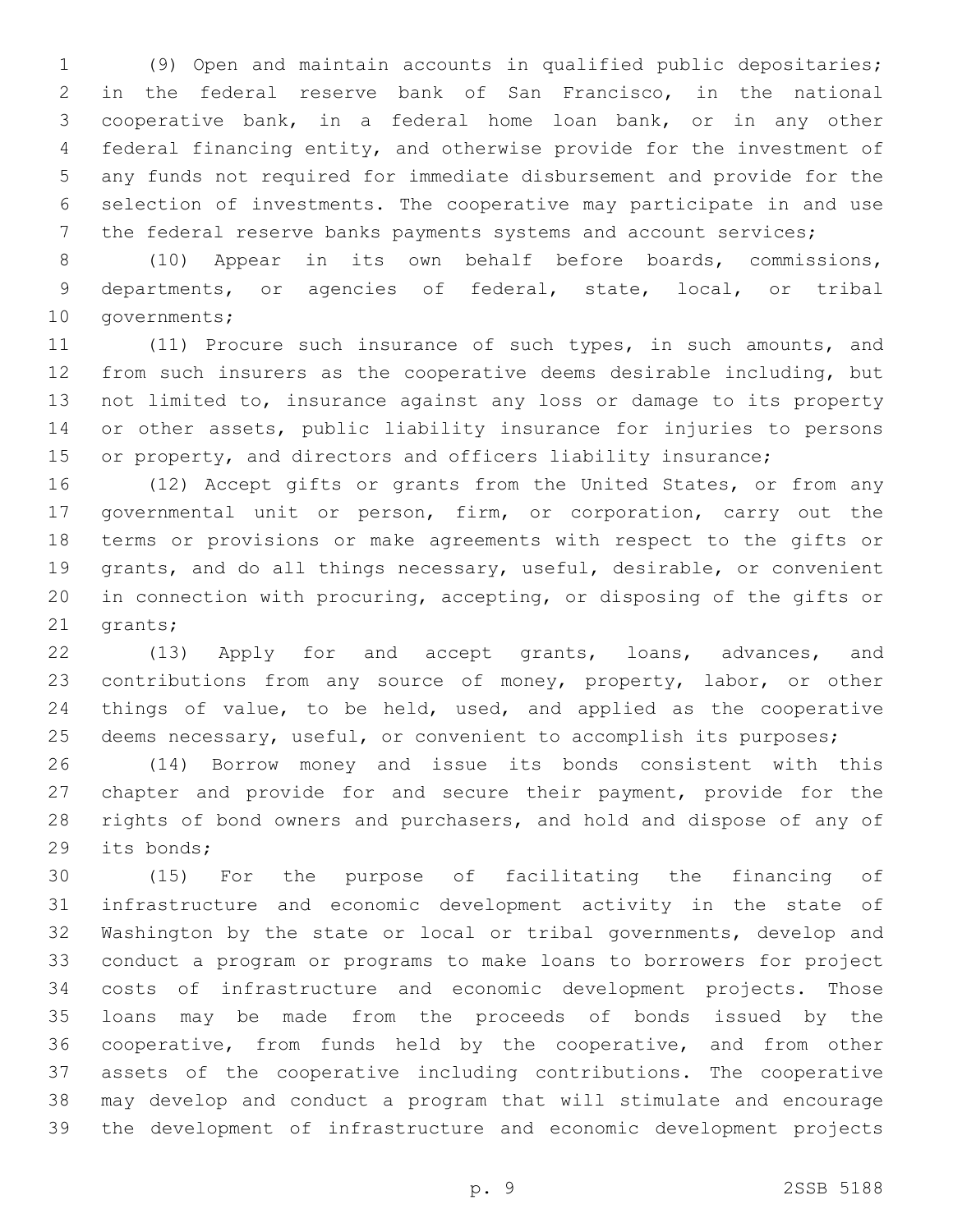by the infusion of financial assistance for state, local, or tribal 2 governments;

 (16) Establish guidelines for the engagement by state, local, or tribal governments in programs conducted by the cooperative under this chapter. The cooperative may prescribe the form of application or procedure required of a borrower for a loan, fix the terms and conditions of the loan or purchase, and enter into financing agreements and other financing documents with borrowers with respect 9 to loans and other forms of financial assistance;

 (17) Establish, revise, and collect such member contributions and 11 such fees and charges as the cooperative deems necessary, useful, or convenient to accomplish its purposes. Members are authorized to make such contributions, and state, local, and tribal governments are 14 authorized to pay such fees and charges;

 (18) Make such expenditures as are appropriate for paying the administrative costs and expenses of the cooperative in carrying out 17 the provisions of this chapter;

 (19) Establish such reserves and special funds, including but not limited to debt service and sinking funds, reserve funds, project funds, and such other special funds as the cooperative deems necessary, useful, or convenient, and controls on funds to and from 22 them, as the cooperative deems necessary, useful, or convenient to 23 accomplish its purposes;

 (20) Provide financial assistance and other forms of assistance to state, local, or tribal governments by providing information, advice, guidelines, forms, and procedures for implementing their 27 financing programs;

 (21) When authorized by not less than two-thirds of the members of the board, make distributions to members of amounts that the board 30 deems surplus to the needs of the cooperative;

 (22) Engage outside legal counsel, while receiving counsel on a 32 routine basis from the office of the attorney general;

 (23) Adopt rules concerning its exercise of the powers authorized 34 by this chapter; and

 (24) Exercise any other power the cooperative deems necessary, useful, or convenient to accomplish its purposes and exercise the 37 powers expressly granted in this chapter.

 NEW SECTION. **Sec. 5.** FINANCING POWERS. (1) Bonds issued under this chapter must be issued in the name of the cooperative. The bonds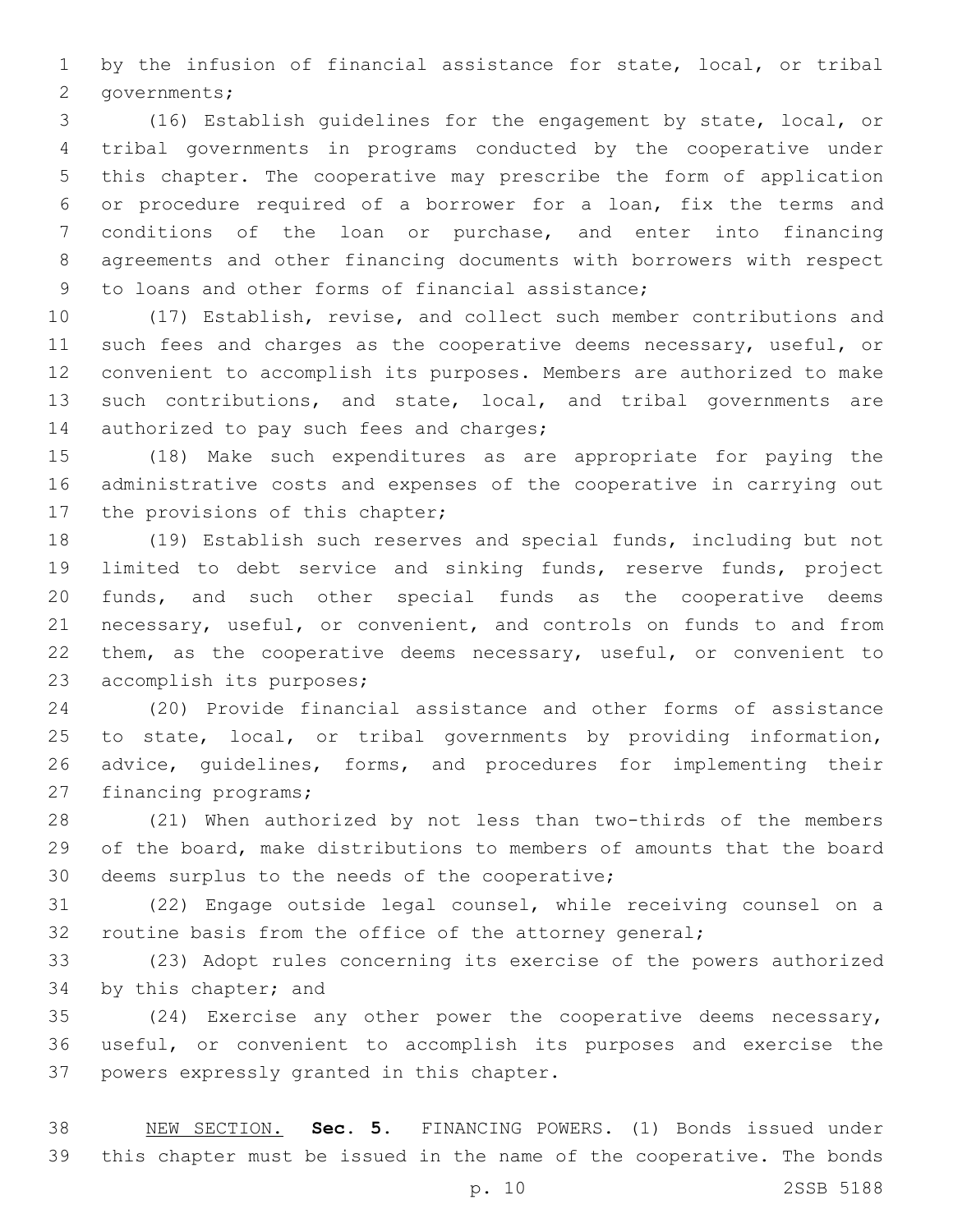are not obligations of the state of Washington, may not create state debt, and are obligations only of the cooperative payable from the special fund or funds created by the cooperative for their payment. Such funds are not public moneys or funds of the state of Washington and at all times must be kept segregated and set apart from other funds.6

 (2) Bonds issued under this chapter must contain a recital on 8 their face to the effect that payment of the principal of, interest on, and prepayment premium, if any, on the bonds, is a valid claim 10 only as against the special fund or funds relating thereto, that neither the faith and credit nor the taxing power of the state or any municipal corporation, subdivision, or agency of the state, other than the cooperative as set forth in this chapter, is pledged to the payment of the principal of, interest on, and prepayment premium, if 15 any, on the bonds. Contracts entered into by the cooperative must be entered into in the name of the cooperative and not in the name of the state of Washington. The obligations of the cooperative under the contracts must be obligations only of the cooperative and are not in 19 any way obligations of the state of Washington.

 (3) The cooperative's bonds must bear such date or dates, mature at such time or times, be in such denominations, be in such form, be registered or registrable in such manner, be made transferable, exchangeable, and interchangeable, be payable in such medium of payment, at such place or places, be subject to such terms of redemption, bear such fixed or variable rate or rates of interest, be 26 payable at such time or times, and be sold in such manner and at such 27 price or prices, as the cooperative determines. The bonds shall be executed by the chair, by either its duly elected secretary or its treasurer, and by the trustee or paying agent if the cooperative determines to use a trustee or paying agent for the bonds. Execution of the bonds may be by manual or facsimile signature. The bonds of the cooperative may be negotiable instruments under Title 62A RCW.

 (4) The bonds of the cooperative are subject to such terms, conditions, covenants, and protective provisions as are found necessary or desirable by the cooperative including, but not limited to, pledges of the cooperative's assets, setting aside of reserves, limitations on additional forms of indebtedness, and the mortgaging of all or any part of the cooperative's real or personal property, then owned or thereafter acquired, and other provisions the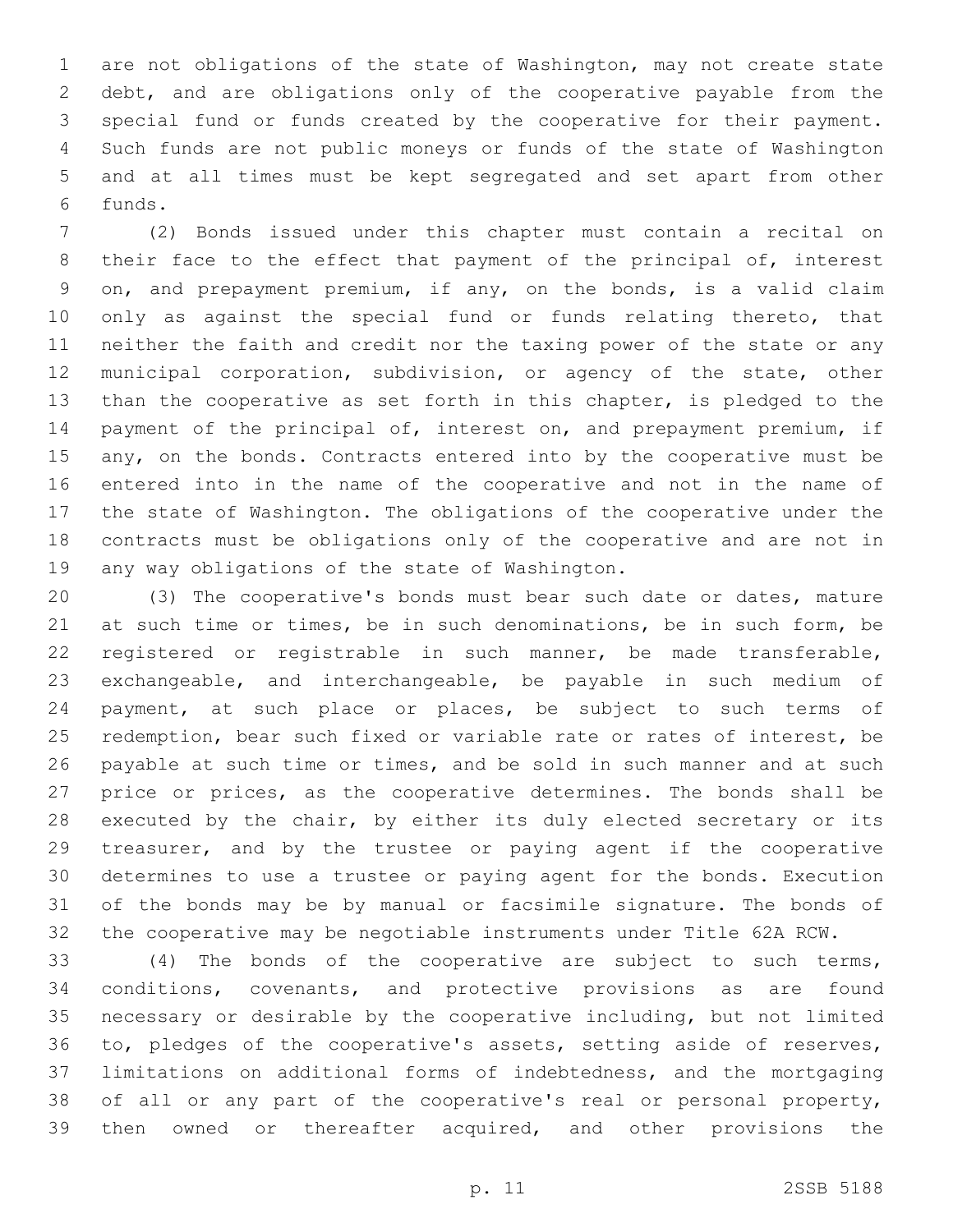cooperative finds are necessary or desirable for the security of bond 2 owners.

 (5) Any bonds issued under this chapter may be secured by a financing document between the cooperative and the purchasers or owners of such bonds or between the cooperative and a corporate trustee appointed by the cooperative, which may be any trust company or bank having the powers of a trust company within or without the state. The financing document may pledge or assign, in whole or in part, the revenues and funds held or to be received by the cooperative, any present or future contract or other rights to 11 receive the same, and the proceeds thereof. The financing document may contain such provisions for protecting and enforcing the rights, security, and remedies of bond owners as may be reasonable and proper including, without limiting the generality of the foregoing, provisions defining defaults and providing for remedies in the event 16 of default which may include the acceleration of maturities, restrictions on the individual rights of action by bond owners, and covenants setting forth duties of and limitations on the cooperative in conduct of its programs and the management of its property. In addition to other security provided in this chapter or otherwise by law, bonds issued by the cooperative may be secured, in whole or in part, by a pledge of the assets of the cooperative, including contributions of the members, or by financial guaranties, insurance or letters of credit issued to the cooperative or a trustee or any 25 other person, by any bank, trust company, insurance or surety company, or other financial institution, within or without the state. The cooperative may pledge or assign, in whole or in part, the 28 revenues and funds held or to be received by the cooperative, any present or future contract or other rights to receive the same, and the proceeds thereof, as security for such guaranties or insurance or for the reimbursement by the cooperative to any issuer of such letter of credit of any payments made under such letter of credit. No individual member is liable to the cooperative, to the cooperative's trustee, or to any other person in amounts exceeding the member's contribution unless authorized by a majority of the members of the 36 cooperative.

 (6) The cooperative may enter into financing documents with borrowers regarding bonds issued by the cooperative that may provide for the payment by each borrower of amounts sufficient, together with other revenues available to the cooperative, if any, to: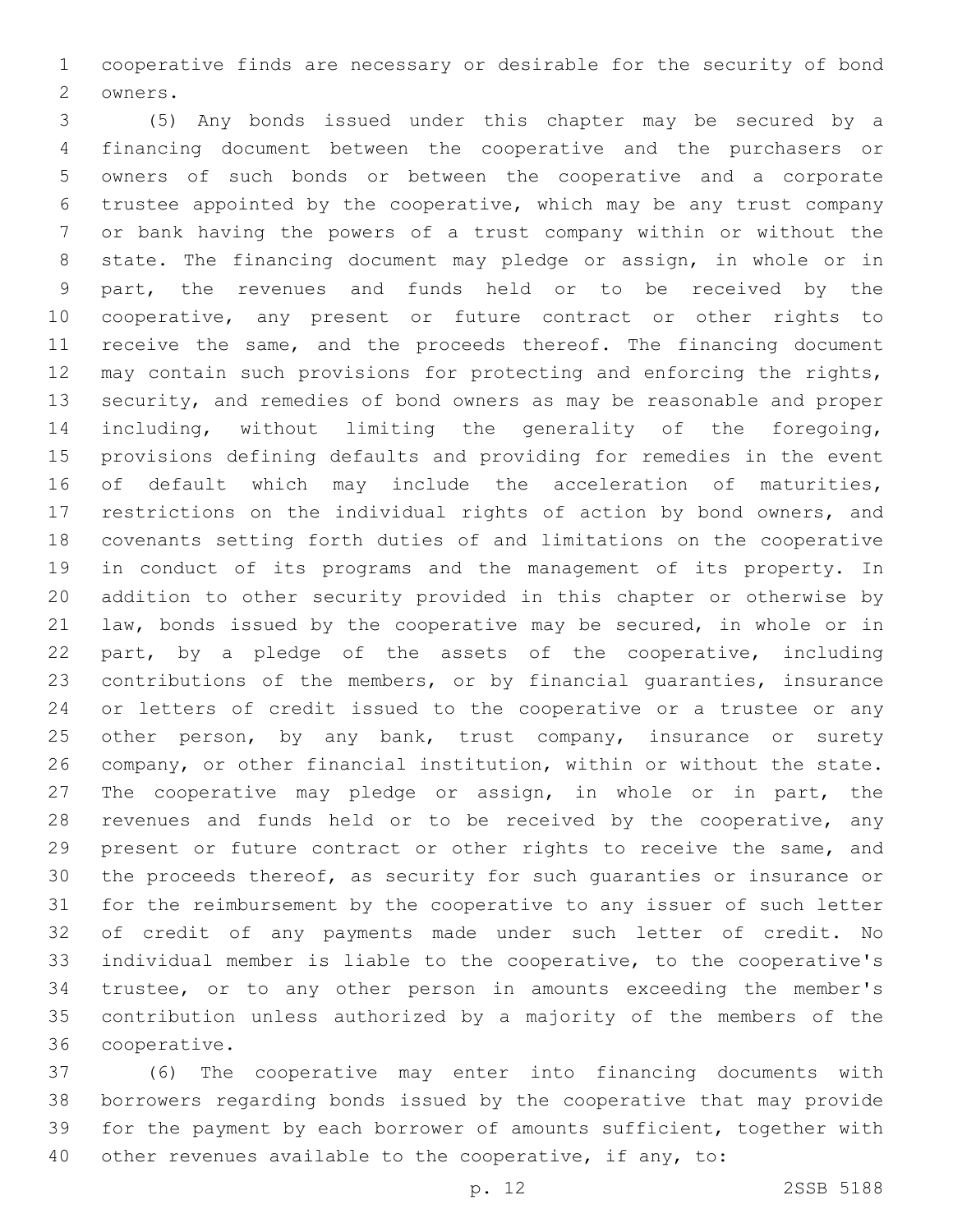(a) Pay the borrower's share of the fees established by the 2 cooperative;

 (b) Pay the principal of, premium, if any, and interest on outstanding bonds of the cooperative issued in respect of such borrower as the same shall become due and payable; and

 (c) Create and maintain reserves required or provided for by the cooperative in connection with the issuance of such bonds. The payments are not subject to supervision or regulation by any department, committee, board, body, bureau, or agency of the state 10 other than the cooperative.

 (7) Any security interest created in the unexpended bond proceeds and in the special funds created by the cooperative must be immediately valid and binding against such moneys and any securities in which such moneys may be invested without cooperative or trustee 15 possession thereof, and the security interest is prior to any party having any competing claim in such moneys or securities, without filing or recording pursuant to chapter 62A.9A RCW and regardless of whether the party has notice of the security interest.

 (8) When issuing bonds, the cooperative may provide for the future issuance of additional bonds or parity debt on a parity with outstanding bonds, and the terms and conditions of their issuance. The cooperative may refund or advance refund any bond of the cooperative in accordance with chapter 39.53 RCW or issue bonds with a subordinate lien against the fund or funds securing outstanding bonds. Bonds issued for refunding purposes may be combined with bonds issued for the financing or refinancing of new projects. Pending the application of the proceeds of the refunding bonds to the redemption 28 of the bonds to be redeemed, the cooperative may enter into an agreement or agreements with a corporate trustee regarding the interim investment of the proceeds and the application of the proceeds and the earnings on the proceeds to the payment of the 32 principal of and interest on, and the redemption of, the bonds to be 33 redeemed.

 (9) All money received by or on behalf of the cooperative with respect to this issuance of its bonds are trust funds to be held and applied solely as provided in this chapter. The cooperative, in lieu of receiving and applying the moneys itself, may enter into a trust agreement or indenture with one or more banks, including the national cooperative bank, or trust companies having the power and bank to 40 conduct trust business in the state to: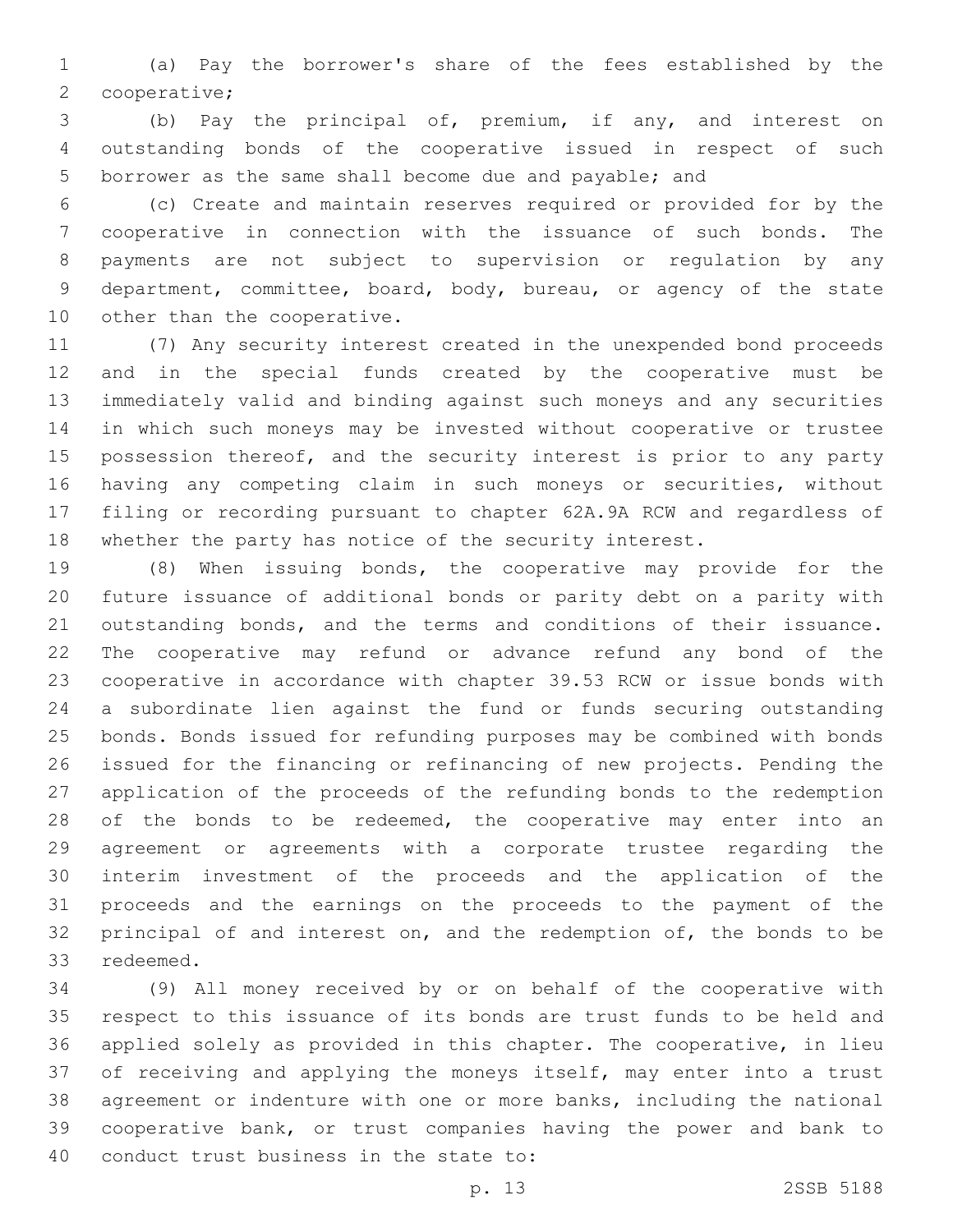(a) Perform all or any part of the obligations of the cooperative with respect to: (i) Bonds issued by it; (ii) the receipt, investment, and application of the proceeds of the bonds and money paid by a participant or available from other sources for the payment of the bonds; (iii) the enforcement of the obligations of a borrower in connection with the financing or refinancing of any project; and (iv) other matters relating to the exercise of the cooperative's 8 powers under this chapter;

 (b) Receive, hold, preserve, and enforce any security interest or evidence of security interest granted by a participant for purposes 11 of securing the payment of the bonds; and

 (c) Act on behalf of the cooperative or the owners of bonds of the cooperative for purposes of assuring or enforcing the payment of 14 the bonds, when due.

 (10) The cooperative may purchase its bonds with any of its funds available for the purchase. The cooperative may hold, pledge, cancel, or resell the bonds subject to and in accordance with agreements with 18 bond owners.

 (11) The chair of the state finance cooperative or the chair's designee must be notified in advance of the issuance of bonds by the cooperative in order to promote the orderly offering of obligations 22 in the financial markets.

 (12) Neither the members of the cooperative, nor its directors or agents, nor employees of the Washington state housing finance commission, nor any person executing the bonds, is personally liable on the bonds or subject to any personal liability or accountability 27 by reason of the issuance of the bonds.

 (13) The cooperative may, out of any fund available therefor, 29 purchase its bonds in the open market.

 (14) Any owner of bonds of the cooperative issued under this 31 chapter, and the trustee under any trust agreement or indenture, may, either at law or in equity, by suit, action, mandamus, or other 33 proceeding, protect and enforce any of their respective rights, and may become the purchaser at any foreclosure sale if the person is the highest bidder, except to the extent the rights given are restricted by the cooperative in any bond resolution or trust agreement or 37 indenture authorizing the issuance of the bonds.

 (15) The cooperative may charge for its costs and services in review or consideration of a proposed loan to a state, local, or tribal government, whether or not the loan is made.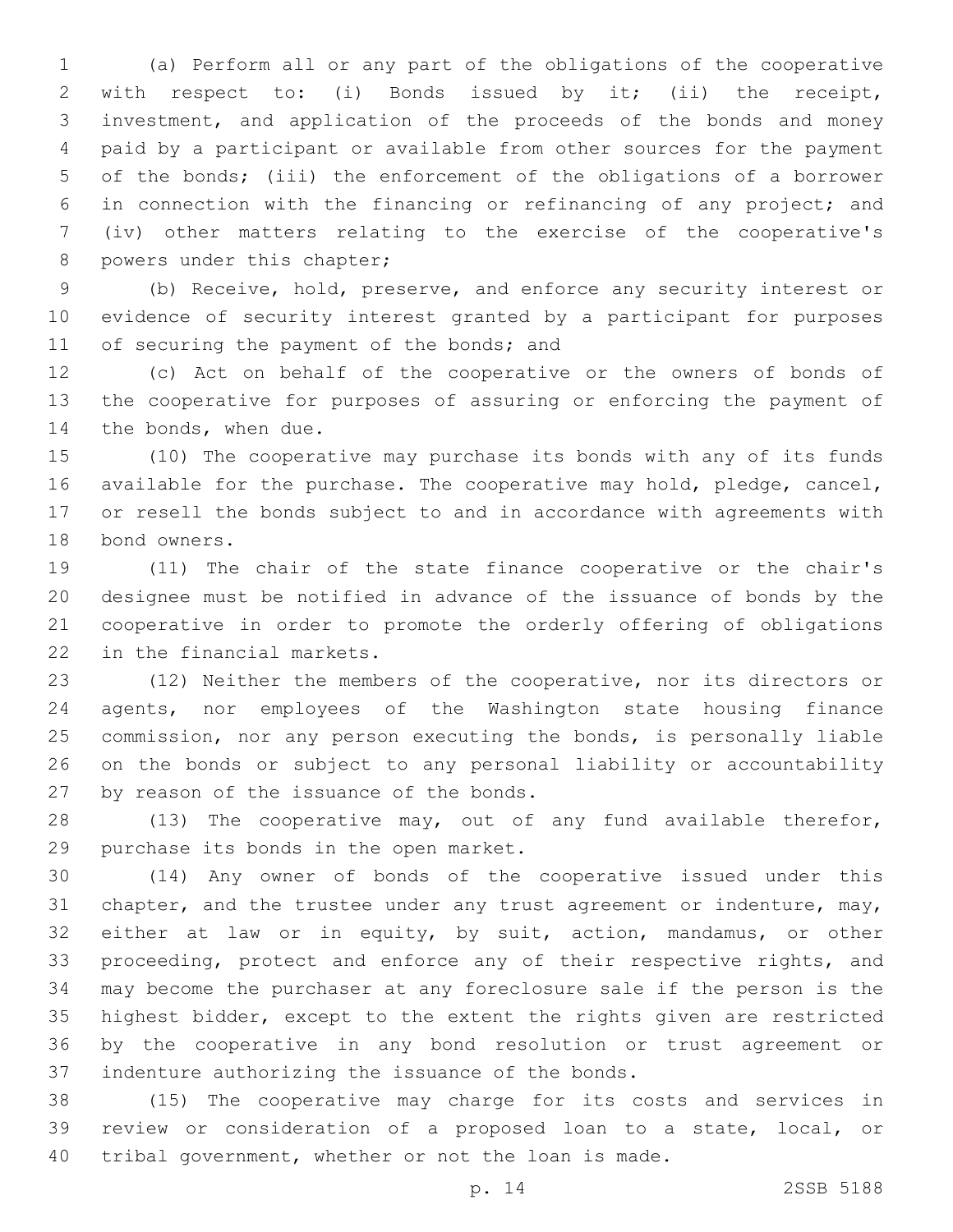(16) To the extent permitted under its contracts with the owners 2 of bonds of the cooperative, the cooperative may consent to modification of the rate of interest, time and payment of installment of principal or interest, security, or any other term of a bond or note, loan to a state, local, or tribal government, contract, or agreement of any kind to which the cooperative authority is a party.

 (17) The bonds of the cooperative are securities in which all public officers and bodies of this state and all counties, cities, municipal corporations, and political subdivisions, all banks, eligible banking organizations, bankers, trust companies, savings banks and institutions, building and loan associations, savings and loan associations, investment companies, insurance companies and associations, and all executors, administrators, guardians, trustees, 14 and other fiduciaries may legally invest any sinking funds, moneys, or other funds belonging to them or within their control.

 (18) This section provides a complete, additional, and alternative method for accomplishing the purposes of this chapter and shall be regarded as supplemental and additional to powers conferred by other laws. The issuance of bonds and refunding bonds under this chapter need not comply with the requirements of any other law applicable to the issuance of bonds. Insofar as the provisions of this chapter are inconsistent with the provisions of any general or special law, or parts thereof, the provisions of this chapter are 24 controlling.

 NEW SECTION. **Sec. 6.** A new section is added to chapter 43.190 26 RCW to read as follows:

 Employees of the Washington state housing finance commission shall primarily administer and operate the Washington state public financial cooperative, as provided by section 3(8) of this act. The cooperative may consult with other state agencies at its discretion and without the approval of the Washington state housing finance commission.32

 **Sec. 7.** RCW 39.59.040 and 2016 c 152 s 11 are each amended to 34 read as follows:

Any local government in the state of Washington may invest in:

 (1) Bonds of the state of Washington and any local government in 37 the state of Washington;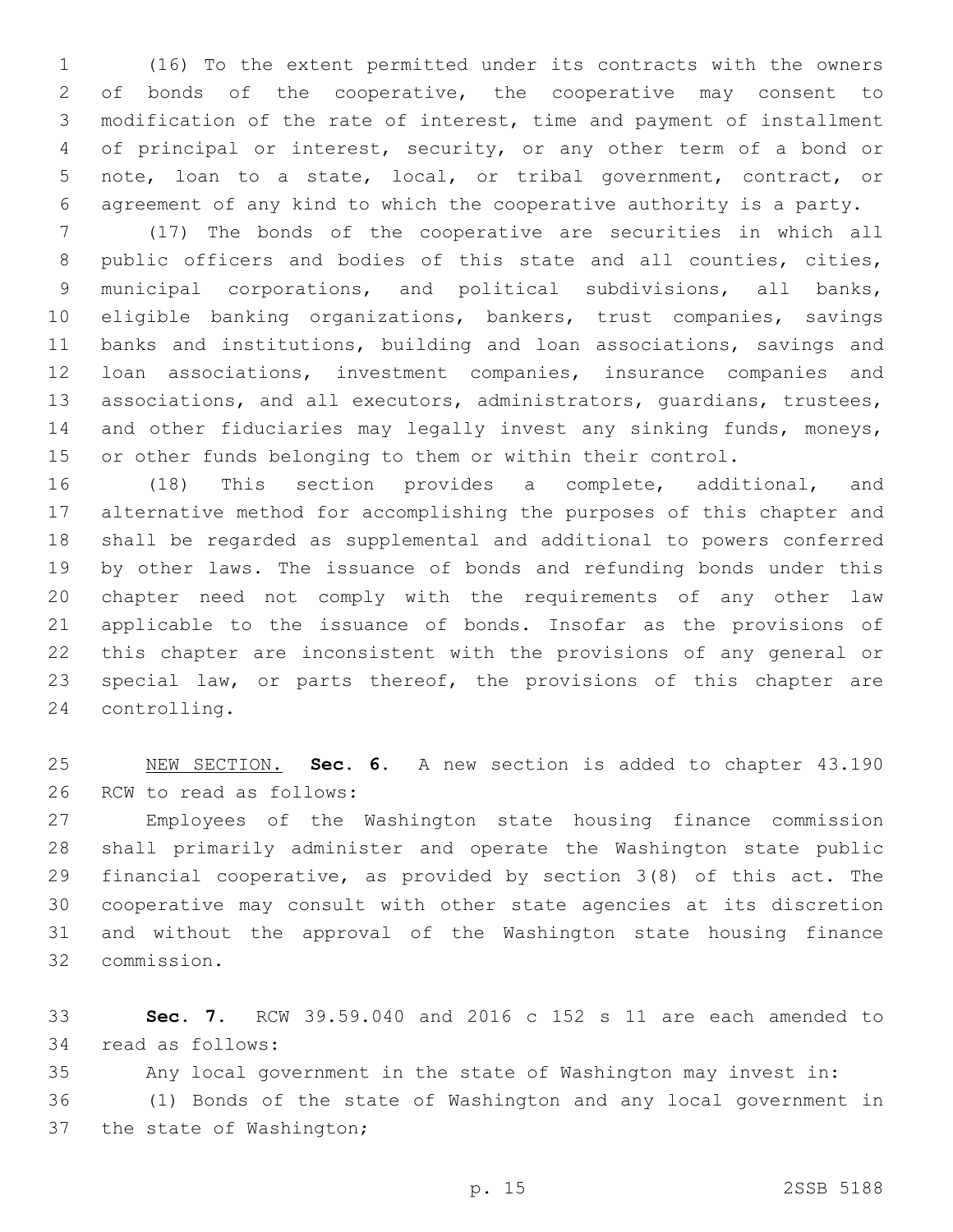(2) General obligation bonds of a state and general obligation bonds of a local government of a state, which bonds have at the time of investment one of the three highest credit ratings of a nationally 4 recognized rating agency;

 (3) Subject to compliance with RCW 39.56.030, registered warrants of a local government in the same county as the government making the 7 investment;

 (4) Certificates, notes, or bonds of the United States, or other obligations of the United States or its agencies, or of any 10 corporation wholly owned by the government of the United States; or United States dollar denominated bonds, notes, or other obligations that are issued or guaranteed by supranational institutions, provided that, at the time of investment, the institution has the United 14 States government as its largest shareholder;

 (5) Federal home loan bank notes and bonds, federal land bank bonds and federal national mortgage association notes, debentures and guaranteed certificates of participation, or the obligations of any other government sponsored corporation whose obligations are or may become eligible as collateral for advances to member banks as determined by the board of governors of the federal reserve system;

(6) Bankers' acceptances purchased on the secondary market;

 (7) Commercial paper purchased in the secondary market, provided that any local government of the state of Washington that invests in such commercial paper must adhere to the investment policies and 25 procedures adopted by the state investment board; ((and))

 (8) Corporate notes purchased on the secondary market, provided that any local government of the state of Washington that invests in such notes must adhere to the investment policies and procedures 29 adopted by the state investment board; and

 (9) A cooperative as defined in section 2 of this act and bonds 31 issued by such cooperative.

 **Sec. 8.** RCW 42.56.270 and 2020 c 238 s 11 are each amended to 33 read as follows:

 The following financial, commercial, and proprietary information 35 is exempt from disclosure under this chapter:

 (1) Valuable formulae, designs, drawings, computer source code or object code, and research data obtained by any agency within five years of the request for disclosure when disclosure would produce 39 private gain and public loss;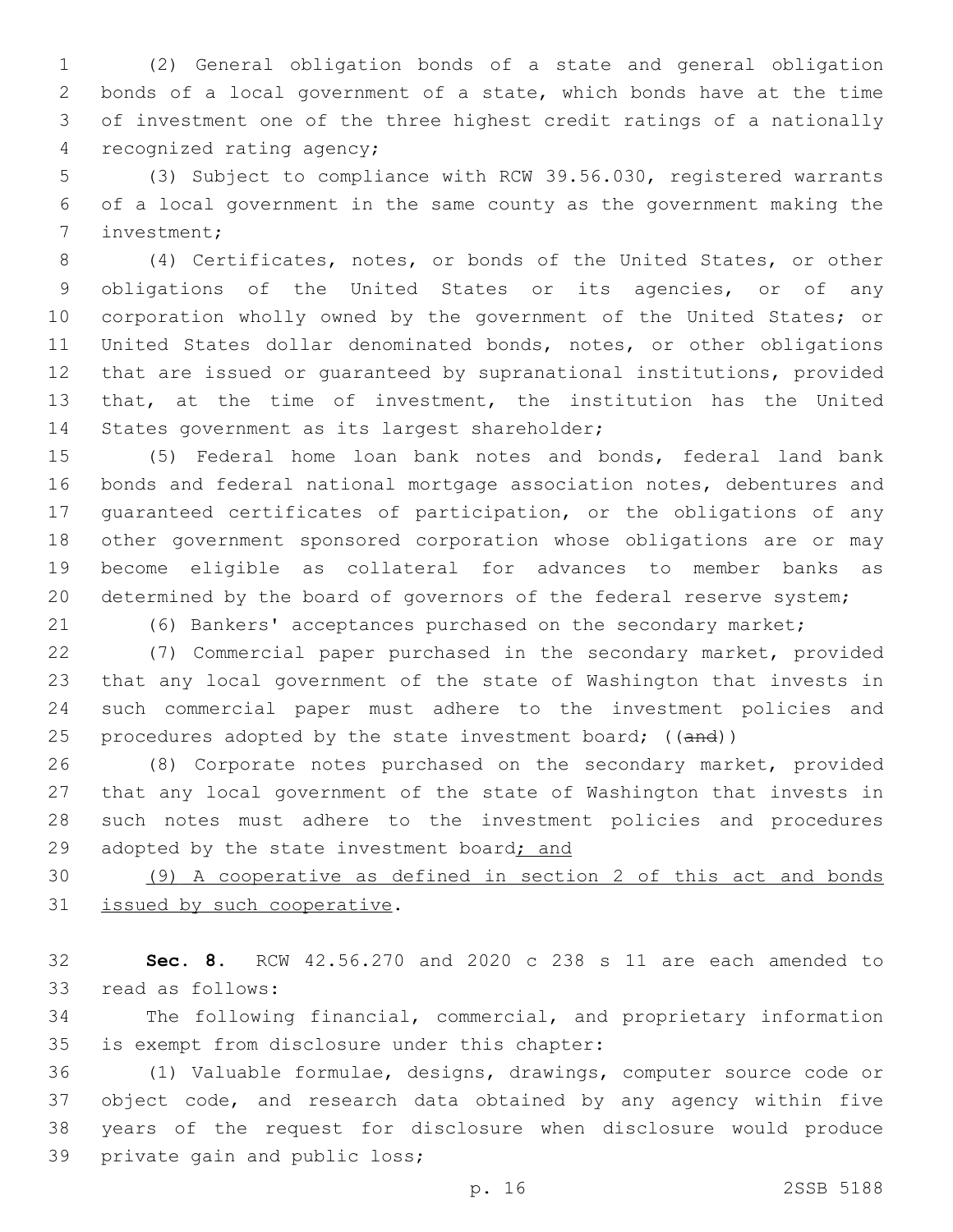(2) Financial information supplied by or on behalf of a person, firm, or corporation for the purpose of qualifying to submit a bid or proposal for (a) a ferry system construction or repair contract as required by RCW 47.60.680 through 47.60.750; (b) highway construction or improvement as required by RCW 47.28.070; or (c) alternative public works contracting procedures as required by RCW 39.10.200 7 through 39.10.905;

 (3) Financial and commercial information and records supplied by private persons pertaining to export services provided under chapters 43.163 and 53.31 RCW, and by persons pertaining to export projects 11 under RCW 43.23.035;

 (4) Financial and commercial information and records supplied by businesses or individuals during application for loans or program services provided by chapters 43.325, 43.163, 43.160, 43.330, 43.--- 15 (the new chapter created in section 15 of this act), and 43.168 RCW, or during application for economic development loans or program 17 services provided by any local agency;

 (5) Financial information, business plans, examination reports, and any information produced or obtained in evaluating or examining a business and industrial development corporation organized or seeking 21 certification under chapter 31.24 RCW;

 (6) Financial and commercial information supplied to the state investment board by any person when the information relates to the investment of public trust or retirement funds and when disclosure would result in loss to such funds or in private loss to the 26 providers of this information;

(7) Financial and valuable trade information under RCW 51.36.120;

 (8) Financial, commercial, operations, and technical and research information and data submitted to or obtained by the clean Washington center in applications for, or delivery of, program services under 31 chapter 70.95H RCW;

 (9) Financial and commercial information requested by the public stadium authority from any person or organization that leases or uses the stadium and exhibition center as defined in RCW 36.102.010;

 (10)(a) Financial information, including but not limited to account numbers and values, and other identification numbers supplied by or on behalf of a person, firm, corporation, limited liability company, partnership, or other entity related to an application for a horse racing license submitted pursuant to RCW 67.16.260(1)(b),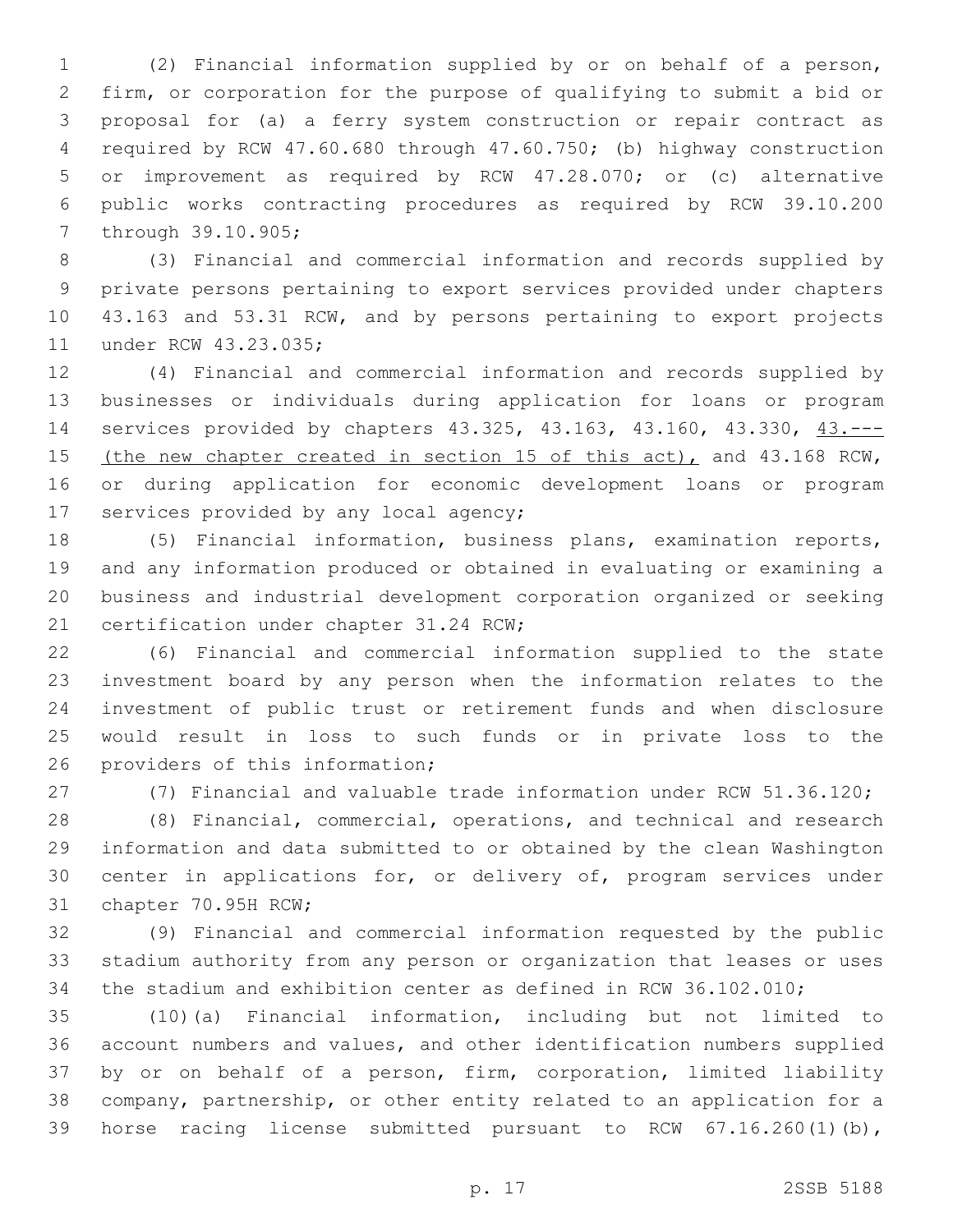marijuana producer, processor, or retailer license, liquor license, 2 gambling license, or lottery retail license;

 (b) Internal control documents, independent auditors' reports and financial statements, and supporting documents: (i) Of house-banked social card game licensees required by the gambling commission pursuant to rules adopted under chapter 9.46 RCW; or (ii) submitted 7 by tribes with an approved tribal/state compact for class III gaming;

 (c) Valuable formulae or financial or proprietary commercial information records received during a consultative visit or while providing consultative services to a licensed marijuana business in 11 accordance with RCW 69.50.561;

 (11) Proprietary data, trade secrets, or other information that relates to: (a) A vendor's unique methods of conducting business; (b) data unique to the product or services of the vendor; or (c) determining prices or rates to be charged for services, submitted by any vendor to the department of social and health services or the health care authority for purposes of the development, acquisition, or implementation of state purchased health care as defined in RCW 19 41.05.011;

 (12)(a) When supplied to and in the records of the department of 21 commerce:

 (i) Financial and proprietary information collected from any person and provided to the department of commerce pursuant to RCW 43.330.050(8); and24

 (ii) Financial or proprietary information collected from any person and provided to the department of commerce or the office of the governor in connection with the siting, recruitment, expansion, retention, or relocation of that person's business and until a siting decision is made, identifying information of any person supplying information under this subsection and the locations being considered for siting, relocation, or expansion of a business;

 (b) When developed by the department of commerce based on information as described in (a)(i) of this subsection, any work 34 product is not exempt from disclosure;

 (c) For the purposes of this subsection, "siting decision" means 36 the decision to acquire or not to acquire a site;

 (d) If there is no written contact for a period of sixty days to the department of commerce from a person connected with siting, recruitment, expansion, retention, or relocation of that person's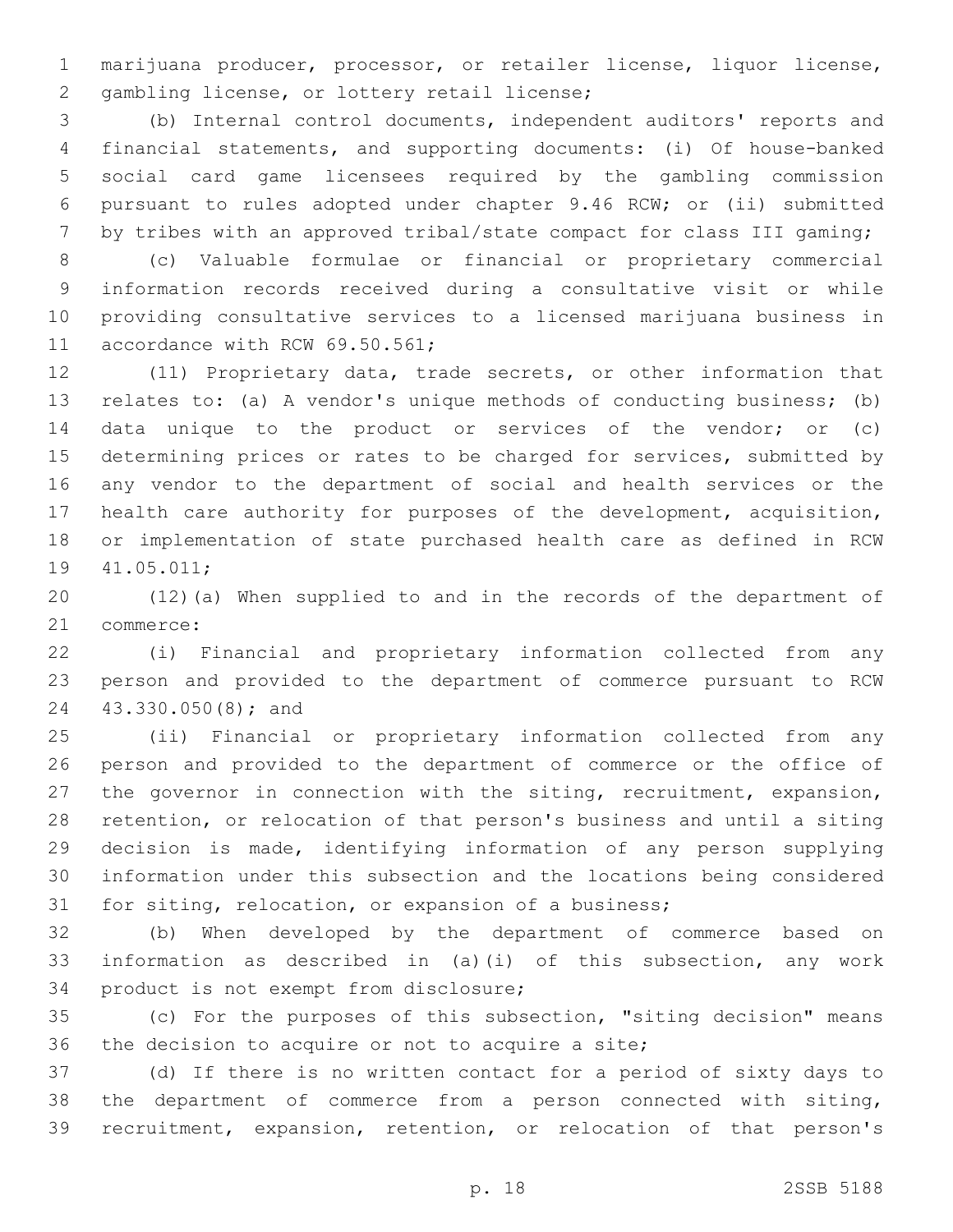business, information described in (a)(ii) of this subsection will be 2 available to the public under this chapter;

 (13) Financial and proprietary information submitted to or obtained by the department of ecology or the authority created under 5 chapter ((70.95N)) 70A.500 RCW to implement chapter ((70.95N)) 70A.500 RCW;6

 (14) Financial, commercial, operations, and technical and research information and data submitted to or obtained by the life sciences discovery fund authority in applications for, or delivery of, grants under RCW 43.330.502, to the extent that such information, if revealed, would reasonably be expected to result in private loss 12 to the providers of this information;

 (15) Financial and commercial information provided as evidence to the department of licensing as required by RCW 19.112.110 or 19.112.120, except information disclosed in aggregate form that does not permit the identification of information related to individual 17 fuel licensees;

 (16) Any production records, mineral assessments, and trade secrets submitted by a permit holder, mine operator, or landowner to the department of natural resources under RCW 78.44.085;

 (17)(a) Farm plans developed by conservation districts, unless permission to release the farm plan is granted by the landowner or operator who requested the plan, or the farm plan is used for the 24 application or issuance of a permit;

 (b) Farm plans developed under chapter 90.48 RCW and not under the federal clean water act, 33 U.S.C. Sec. 1251 et seq., are subject 27 to RCW 42.56.610 and 90.64.190;

 (18) Financial, commercial, operations, and technical and research information and data submitted to or obtained by a health sciences and services authority in applications for, or delivery of, grants under RCW 35.104.010 through 35.104.060, to the extent that such information, if revealed, would reasonably be expected to result 33 in private loss to providers of this information;

 (19) Information gathered under chapter 19.85 RCW or RCW 34.05.328 that can be identified to a particular business;

 (20) Financial and commercial information submitted to or obtained by the University of Washington, other than information the university is required to disclose under RCW 28B.20.150, when the information relates to investments in private funds, to the extent that such information, if revealed, would reasonably be expected to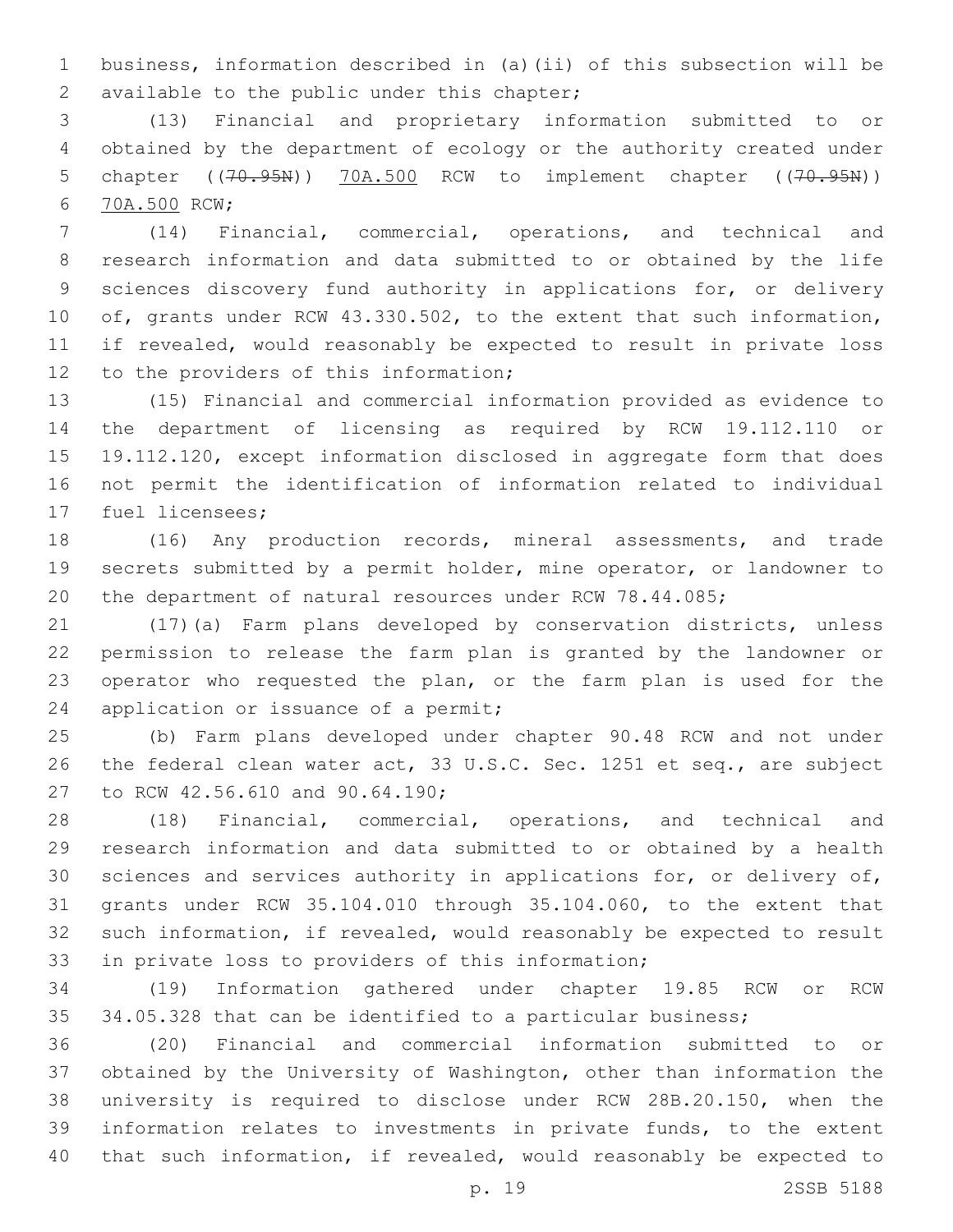result in loss to the University of Washington consolidated endowment fund or to result in private loss to the providers of this 3 information;

 (21) Market share data submitted by a manufacturer under RCW 5  $((70.95N.190))$   $70A.500.190(4)$ ;

 (22) Financial information supplied to the department of financial institutions, when filed by or on behalf of an issuer of securities for the purpose of obtaining the exemption from state securities registration for small securities offerings provided under RCW 21.20.880 or when filed by or on behalf of an investor for the 11 purpose of purchasing such securities;

 (23) Unaggregated or individual notices of a transfer of crude oil that is financial, proprietary, or commercial information, submitted to the department of ecology pursuant to RCW 15 90.56.565(1)(a), and that is in the possession of the department of ecology or any entity with which the department of ecology has shared 17 the notice pursuant to RCW 90.56.565;

 (24) Financial institution and retirement account information, and building security plan information, supplied to the liquor and cannabis board pursuant to RCW 69.50.325, 69.50.331, 69.50.342, and 69.50.345, when filed by or on behalf of a licensee or prospective licensee for the purpose of obtaining, maintaining, or renewing a license to produce, process, transport, or sell marijuana as allowed 24 under chapter 69.50 RCW;

 (25) Marijuana transport information, vehicle and driver identification data, and account numbers or unique access identifiers issued to private entities for traceability system access, submitted by an individual or business to the liquor and cannabis board under the requirements of RCW 69.50.325, 69.50.331, 69.50.342, and 69.50.345 for the purpose of marijuana product traceability. Disclosure to local, state, and federal officials is not considered 32 public disclosure for purposes of this section;

 (26) Financial and commercial information submitted to or obtained by the retirement board of any city that is responsible for the management of an employees' retirement system pursuant to the authority of chapter 35.39 RCW, when the information relates to investments in private funds, to the extent that such information, if revealed, would reasonably be expected to result in loss to the retirement fund or to result in private loss to the providers of this information except that (a) the names and commitment amounts of the

p. 20 2SSB 5188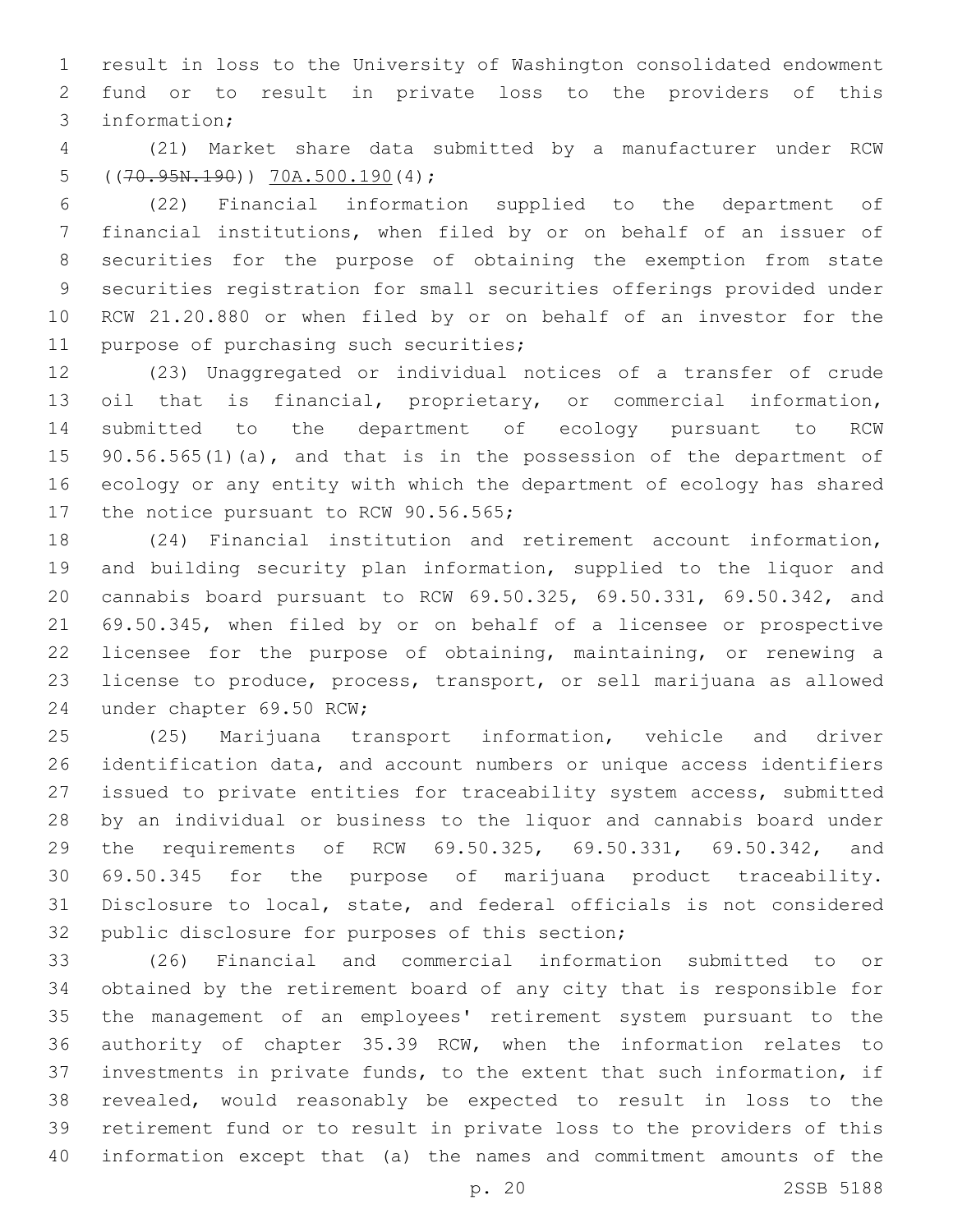private funds in which retirement funds are invested and (b) the aggregate quarterly performance results for a retirement fund's portfolio of investments in such funds are subject to disclosure;

 (27) Proprietary financial, commercial, operations, and technical and research information and data submitted to or obtained by the liquor and cannabis board in applications for marijuana research licenses under RCW 69.50.372, or in reports submitted by marijuana research licensees in accordance with rules adopted by the liquor and 9 cannabis board under RCW 69.50.372;

 (28) Trade secrets, technology, proprietary information, and financial considerations contained in any agreements or contracts, entered into by a licensed marijuana business under RCW 69.50.395, which may be submitted to or obtained by the state liquor and 14 cannabis board;

 (29) Financial, commercial, operations, and technical and research information and data submitted to or obtained by the Andy Hill cancer research endowment program in applications for, or delivery of, grants under chapter 43.348 RCW, to the extent that such information, if revealed, would reasonably be expected to result in 20 private loss to providers of this information;

 (30) Proprietary information filed with the department of health 22 under chapter 69.48 RCW;

 (31) Records filed with the department of ecology under chapter 24 ((70.375)) 70A.515 RCW that a court has determined are confidential 25 valuable commercial information under RCW ((70.375.130)) 70A.515.130; and

 (32) Unaggregated financial, proprietary, or commercial information submitted to or obtained by the liquor and cannabis board in applications for licenses under RCW 66.24.140 or 66.24.145, or in any reports or remittances submitted by a person licensed under RCW 66.24.140 or 66.24.145 under rules adopted by the liquor and cannabis 32 board under chapter 66.08 RCW.

 **Sec. 9.** RCW 42.56.400 and 2020 c 243 s 4 are each amended to 34 read as follows:

 The following information relating to insurance and financial institutions is exempt from disclosure under this chapter:

 (1) Records maintained by the board of industrial insurance appeals that are related to appeals of crime victims' compensation 39 claims filed with the board under RCW 7.68.110;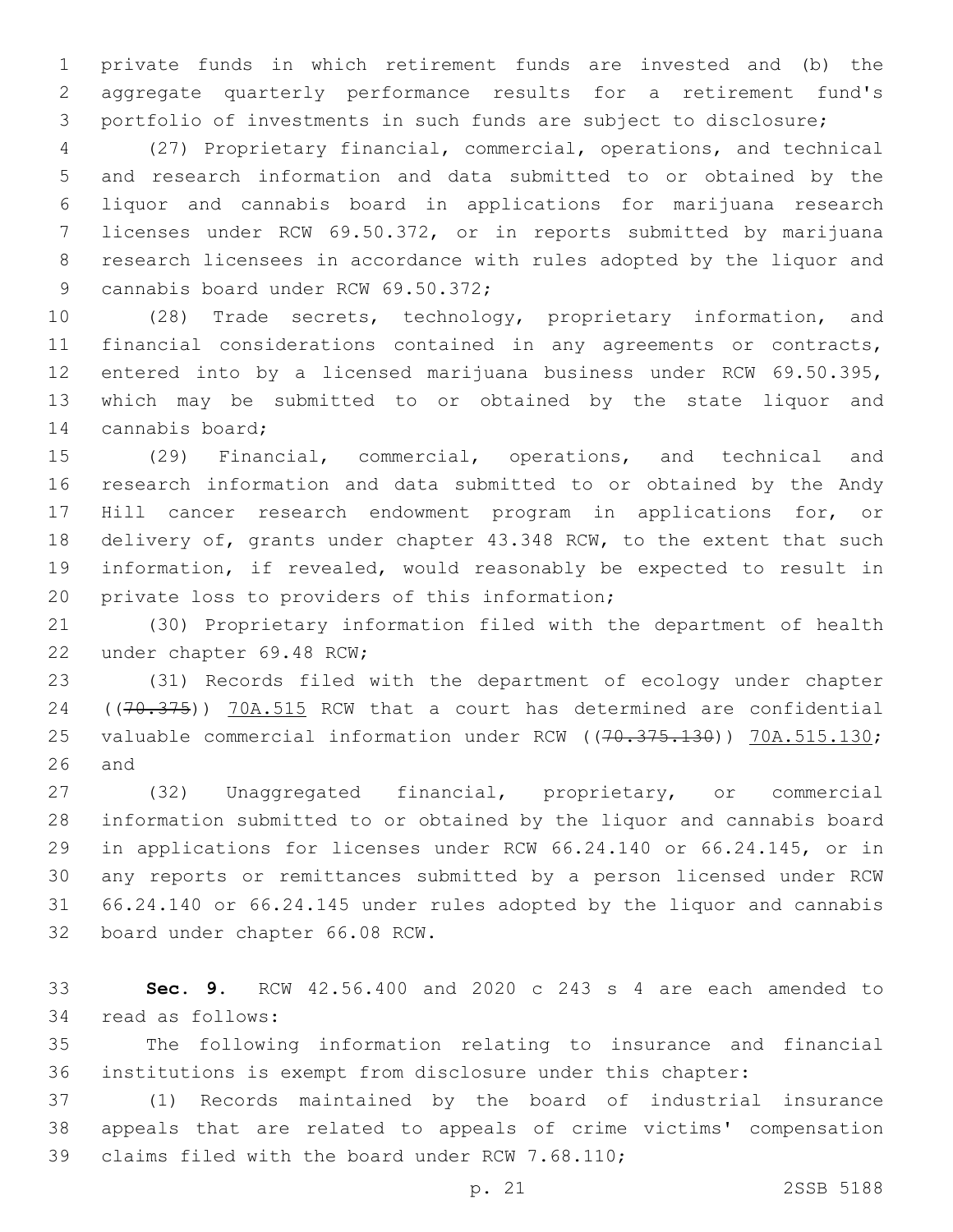(2) Information obtained and exempted or withheld from public inspection by the health care authority under RCW 41.05.026, whether retained by the authority, transferred to another state purchased health care program by the authority, or transferred by the authority to a technical review committee created to facilitate the development, acquisition, or implementation of state purchased health 7 care under chapter 41.05 RCW;

 (3) The names and individual identification data of either all owners or all insureds, or both, received by the insurance 10 commissioner under chapter 48.102 RCW;

(4) Information provided under RCW 48.30A.045 through 48.30A.060;

 (5) Information provided under RCW 48.05.510 through 48.05.535, 48.43.200 through 48.43.225, 48.44.530 through 48.44.555, and 14 48.46.600 through 48.46.625;

 (6) Examination reports and information obtained by the department of financial institutions from banks under RCW 30A.04.075, from savings banks under RCW 32.04.220, from savings and loan associations under RCW 33.04.110, from credit unions under RCW 31.12.565, from chapter 43.--- RCW (the new chapter created in 20 section 15 of this act), from check cashers and sellers under RCW 21 31.45.030(3), and from securities brokers and investment advisers under RCW 21.20.100, all of which is confidential and privileged 23 information;

 (7) Information provided to the insurance commissioner under RCW 25 48.110.040(3);

 (8) Documents, materials, or information obtained by the insurance commissioner under RCW 48.02.065, all of which are 28 confidential and privileged;

 (9) Documents, materials, or information obtained or provided by the insurance commissioner under RCW 48.31B.015(2) (l) and (m), 48.31B.025, 48.31B.030, 48.31B.035, and 48.31B.036, all of which are 32 confidential and privileged;

 (10) Data filed under RCW 48.140.020, 48.140.030, 48.140.050, and 7.70.140 that, alone or in combination with any other data, may reveal the identity of a claimant, health care provider, health care facility, insuring entity, or self-insurer involved in a particular claim or a collection of claims. For the purposes of this subsection:

(a) "Claimant" has the same meaning as in RCW 48.140.010(2).

 (b) "Health care facility" has the same meaning as in RCW 40.140.010(6).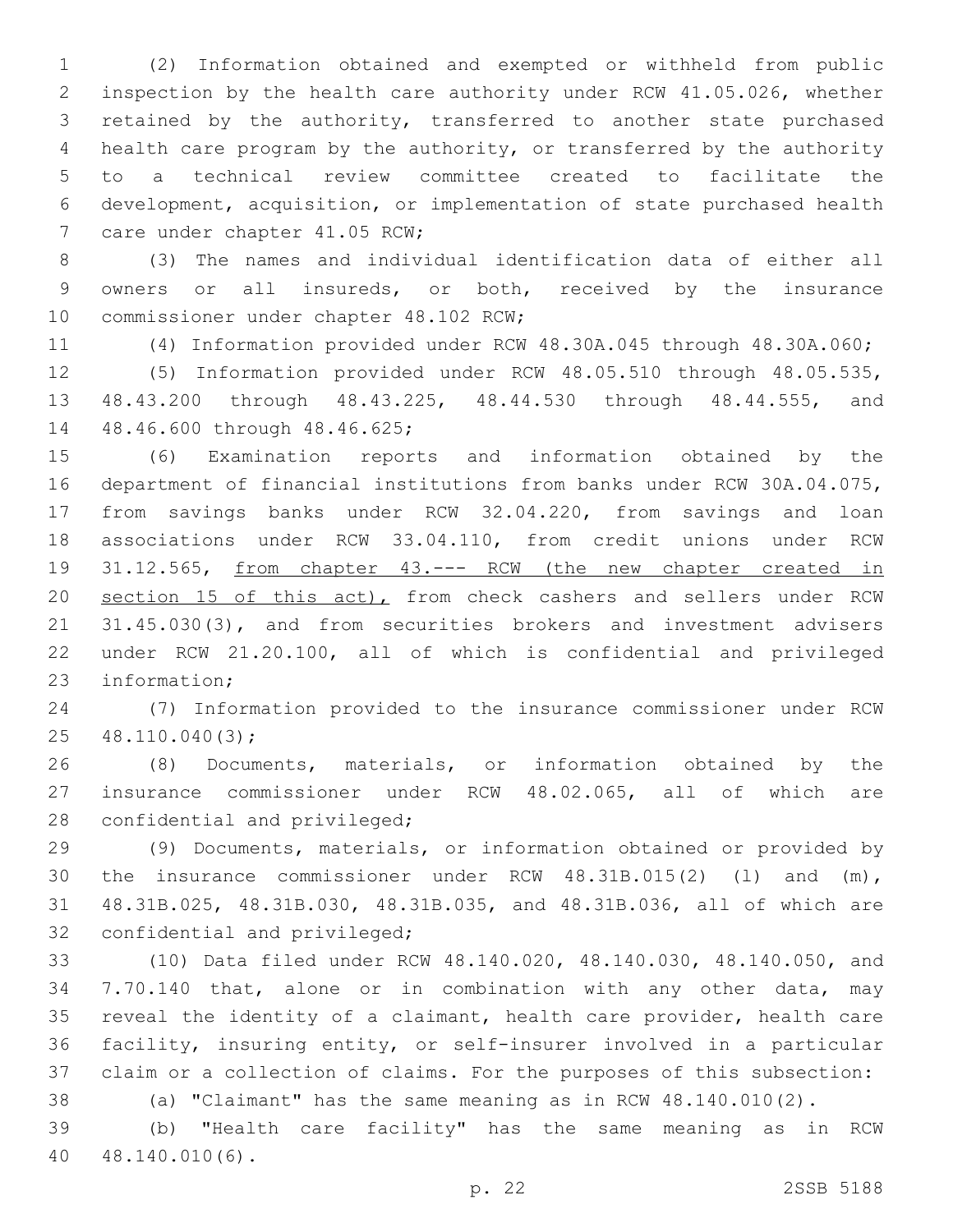(c) "Health care provider" has the same meaning as in RCW 48.140.010(7).2

 (d) "Insuring entity" has the same meaning as in RCW 48.140.010(8).4

(e) "Self-insurer" has the same meaning as in RCW 48.140.010(11);

 (11) Documents, materials, or information obtained by the 7 insurance commissioner under RCW 48.135.060;

 (12) Documents, materials, or information obtained by the 9 insurance commissioner under RCW 48.37.060;

 (13) Confidential and privileged documents obtained or produced 11 by the insurance commissioner and identified in RCW 48.37.080;

 (14) Documents, materials, or information obtained by the 13 insurance commissioner under RCW 48.37.140;

 (15) Documents, materials, or information obtained by the 15 insurance commissioner under RCW 48.17.595;

 (16) Documents, materials, or information obtained by the insurance commissioner under RCW 48.102.051(1) and 48.102.140 (3) and 18  $(7)(a)(ii);$ 

 (17) Documents, materials, or information obtained by the insurance commissioner in the commissioner's capacity as receiver under RCW 48.31.025 and 48.99.017, which are records under the jurisdiction and control of the receivership court. The commissioner is not required to search for, log, produce, or otherwise comply with the public records act for any records that the commissioner obtains under chapters 48.31 and 48.99 RCW in the commissioner's capacity as 26 a receiver, except as directed by the receivership court;

 (18) Documents, materials, or information obtained by the 28 insurance commissioner under RCW 48.13.151;

 (19) Data, information, and documents provided by a carrier 30 pursuant to section 1, chapter 172, Laws of 2010;

 (20) Information in a filing of usage-based insurance about the usage-based component of the rate pursuant to RCW 48.19.040(5)(b);

 (21) Data, information, and documents that are submitted to the office of the insurance commissioner by an entity providing health 35 care coverage pursuant to RCW 28A.400.275;

 (22) Data, information, and documents obtained by the insurance 37 commissioner under RCW 48.29.017;

 (23) Information not subject to public inspection or public 39 disclosure under RCW 48.43.730(5);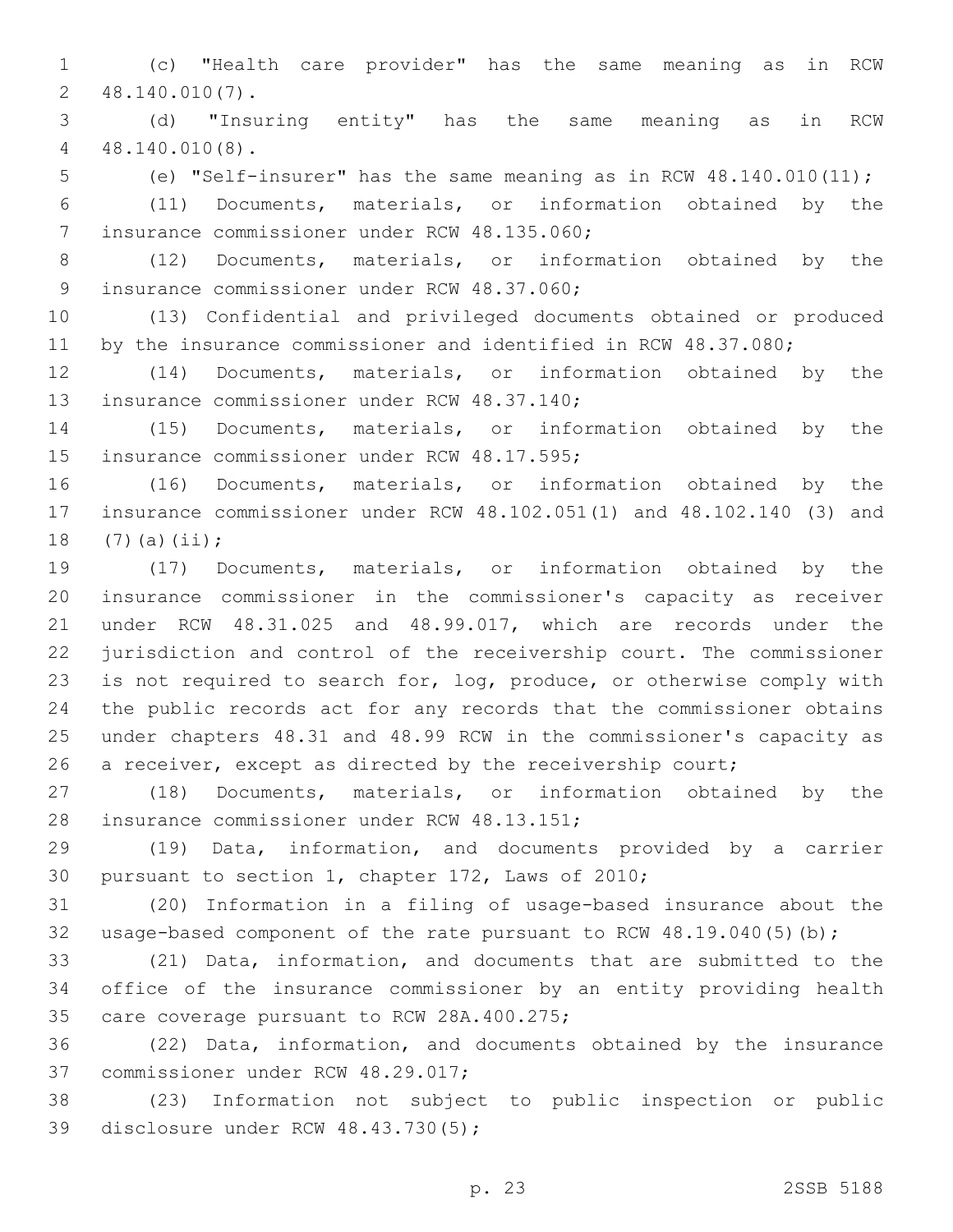(24) Documents, materials, or information obtained by the 2 insurance commissioner under chapter 48.05A RCW;

 (25) Documents, materials, or information obtained by the insurance commissioner under RCW 48.74.025, 48.74.028, 48.74.100(6), 48.74.110(2) (b) and (c), and 48.74.120 to the extent such documents, materials, or information independently qualify for exemption from disclosure as documents, materials, or information in possession of the commissioner pursuant to a financial conduct examination and 9 exempt from disclosure under RCW 48.02.065;

 (26) Nonpublic personal health information obtained by, disclosed 11 to, or in the custody of the insurance commissioner, as provided in 12 RCW 48.02.068;

 (27) Data, information, and documents obtained by the insurance 14 commissioner under RCW 48.02.230;

 (28) Documents, materials, or other information, including the corporate annual disclosure obtained by the insurance commissioner 17 under RCW 48.195.020;

 (29) Findings and orders disapproving acquisition of a trust 19 institution under RCW 30B.53.100(3); and

 (30) All claims data, including health care and financial related data received under RCW 41.05.890, received and held by the health 22 care authority.

 **Sec. 10.** RCW 42.56.400 and 2020 c 243 s 4 and 2020 c 240 s 9 are 24 each reenacted and amended to read as follows:

 The following information relating to insurance and financial institutions is exempt from disclosure under this chapter:

 (1) Records maintained by the board of industrial insurance appeals that are related to appeals of crime victims' compensation 29 claims filed with the board under RCW 7.68.110;

 (2) Information obtained and exempted or withheld from public inspection by the health care authority under RCW 41.05.026, whether 32 retained by the authority, transferred to another state purchased health care program by the authority, or transferred by the authority to a technical review committee created to facilitate the development, acquisition, or implementation of state purchased health 36 care under chapter 41.05 RCW;

 (3) The names and individual identification data of either all owners or all insureds, or both, received by the insurance 39 commissioner under chapter 48.102 RCW;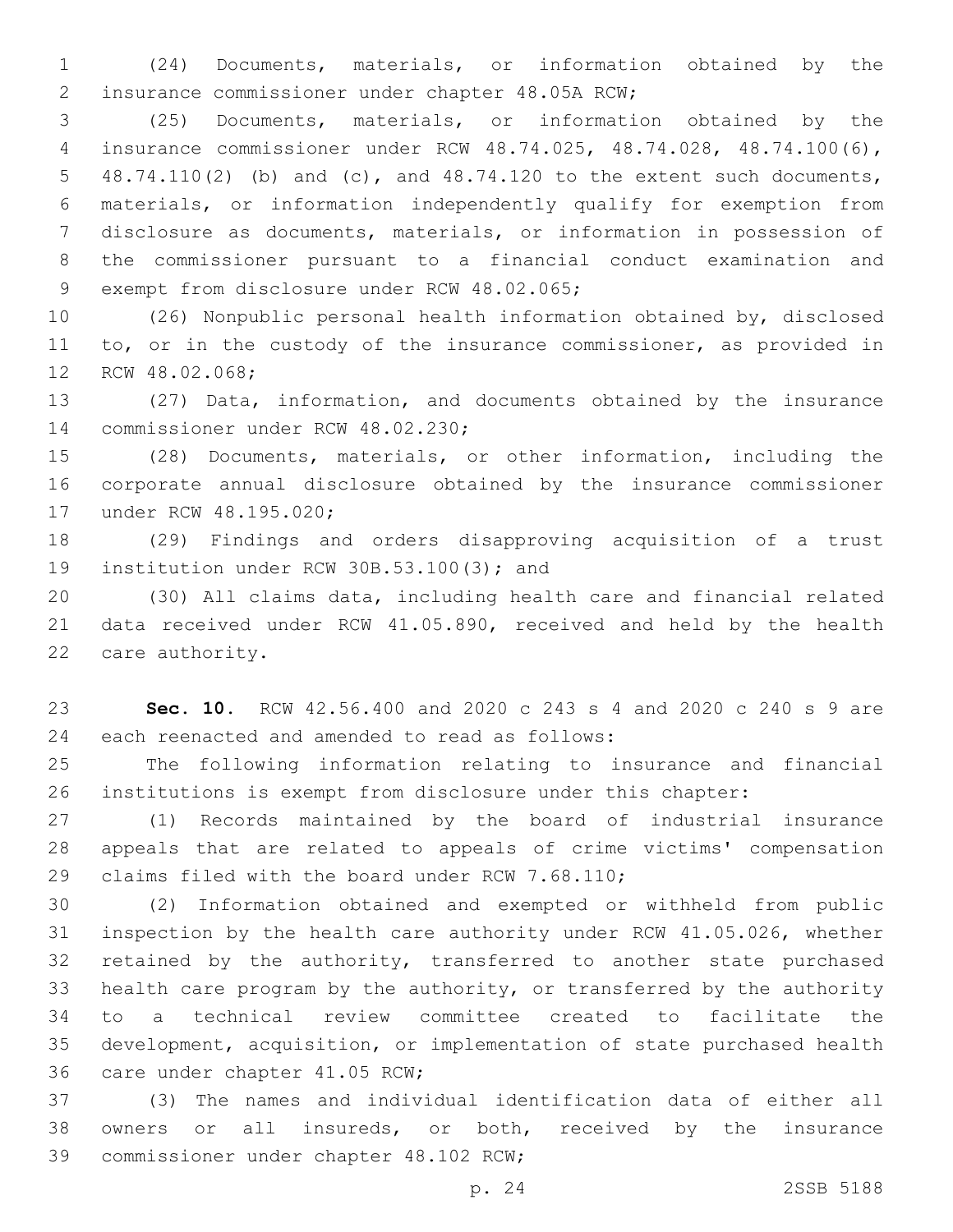(4) Information provided under RCW 48.30A.045 through 48.30A.060; (5) Information provided under RCW 48.05.510 through 48.05.535, 48.43.200 through 48.43.225, 48.44.530 through 48.44.555, and 48.46.600 through 48.46.625;4

 (6) Examination reports and information obtained by the department of financial institutions from banks under RCW 30A.04.075, from savings banks under RCW 32.04.220, from savings and loan associations under RCW 33.04.110, from credit unions under RCW 31.12.565, from chapter 43.--- RCW (the new chapter created in 10 section 15 of this act), from check cashers and sellers under RCW 31.45.030(3), and from securities brokers and investment advisers under RCW 21.20.100, all of which is confidential and privileged 13 information;

 (7) Information provided to the insurance commissioner under RCW  $48.110.040(3)$ ;

 (8) Documents, materials, or information obtained by the insurance commissioner under RCW 48.02.065, all of which are 18 confidential and privileged;

 (9) Documents, materials, or information obtained or provided by the insurance commissioner under RCW 48.31B.015(2) (l) and (m), 48.31B.025, 48.31B.030, 48.31B.035, and 48.31B.036, all of which are 22 confidential and privileged;

 (10) Data filed under RCW 48.140.020, 48.140.030, 48.140.050, and 7.70.140 that, alone or in combination with any other data, may reveal the identity of a claimant, health care provider, health care facility, insuring entity, or self-insurer involved in a particular claim or a collection of claims. For the purposes of this subsection:

(a) "Claimant" has the same meaning as in RCW 48.140.010(2).

 (b) "Health care facility" has the same meaning as in RCW 48.140.010(6).30

 (c) "Health care provider" has the same meaning as in RCW 48.140.010(7).32

 (d) "Insuring entity" has the same meaning as in RCW 48.140.010(8).34

(e) "Self-insurer" has the same meaning as in RCW 48.140.010(11);

 (11) Documents, materials, or information obtained by the 37 insurance commissioner under RCW 48.135.060;

 (12) Documents, materials, or information obtained by the 39 insurance commissioner under RCW 48.37.060;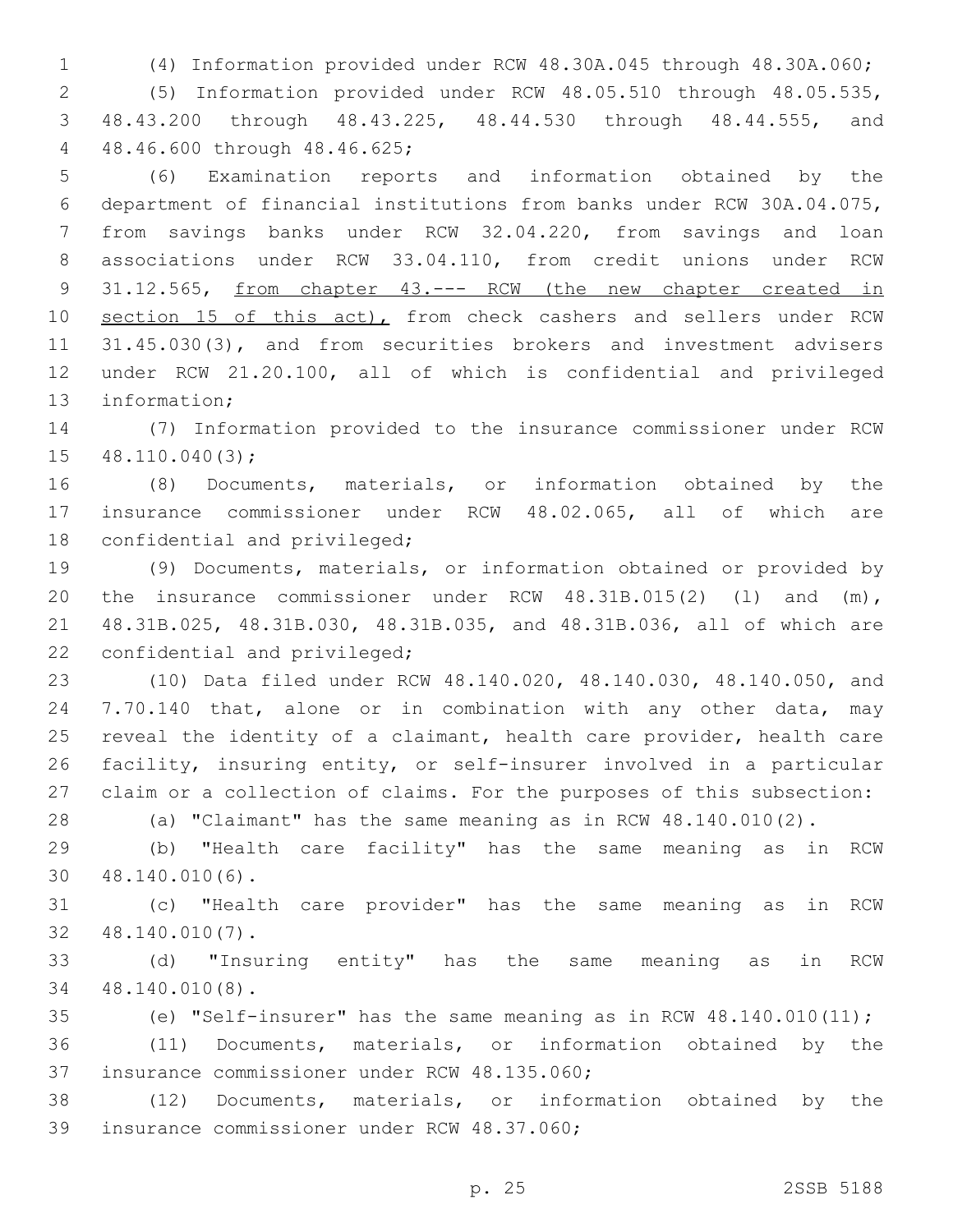(13) Confidential and privileged documents obtained or produced by the insurance commissioner and identified in RCW 48.37.080;

 (14) Documents, materials, or information obtained by the insurance commissioner under RCW 48.37.140;4

 (15) Documents, materials, or information obtained by the 6 insurance commissioner under RCW 48.17.595;

 (16) Documents, materials, or information obtained by the insurance commissioner under RCW 48.102.051(1) and 48.102.140 (3) and 9  $(7)(a)(ii);$ 

 (17) Documents, materials, or information obtained by the insurance commissioner in the commissioner's capacity as receiver under RCW 48.31.025 and 48.99.017, which are records under the jurisdiction and control of the receivership court. The commissioner 14 is not required to search for, log, produce, or otherwise comply with the public records act for any records that the commissioner obtains under chapters 48.31 and 48.99 RCW in the commissioner's capacity as 17 a receiver, except as directed by the receivership court;

 (18) Documents, materials, or information obtained by the 19 insurance commissioner under RCW 48.13.151;

 (19) Data, information, and documents provided by a carrier 21 pursuant to section 1, chapter 172, Laws of 2010;

 (20) Information in a filing of usage-based insurance about the 23 usage-based component of the rate pursuant to RCW 48.19.040(5)(b);

 (21) Data, information, and documents that are submitted to the office of the insurance commissioner by an entity providing health 26 care coverage pursuant to RCW 28A.400.275;

 (22) Data, information, and documents obtained by the insurance 28 commissioner under RCW 48.29.017;

 (23) Information not subject to public inspection or public 30 disclosure under RCW 48.43.730(5);

 (24) Documents, materials, or information obtained by the 32 insurance commissioner under chapter 48.05A RCW;

 (25) Documents, materials, or information obtained by the insurance commissioner under RCW 48.74.025, 48.74.028, 48.74.100(6), 48.74.110(2) (b) and (c), and 48.74.120 to the extent such documents, materials, or information independently qualify for exemption from disclosure as documents, materials, or information in possession of the commissioner pursuant to a financial conduct examination and 39 exempt from disclosure under RCW 48.02.065;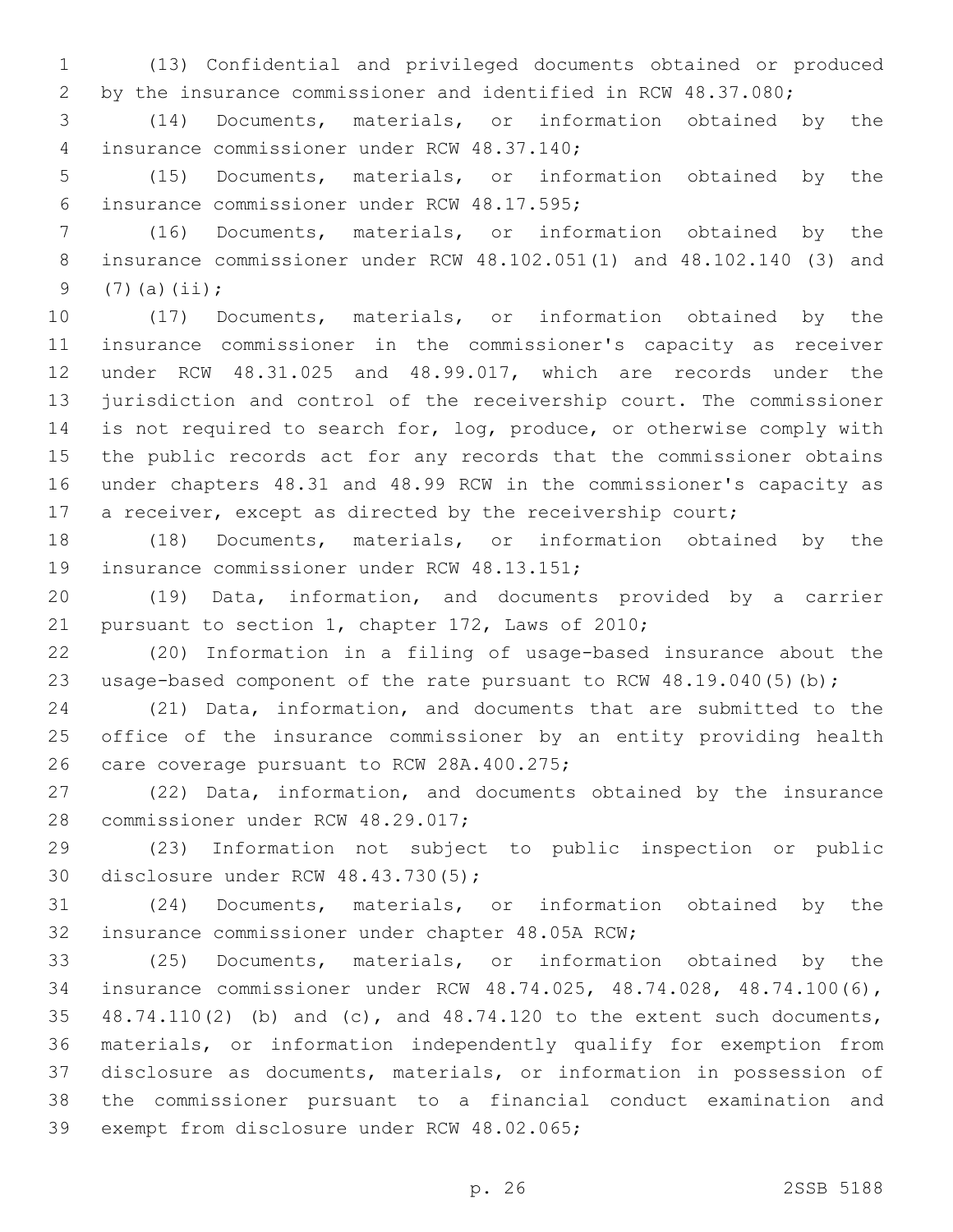(26) Nonpublic personal health information obtained by, disclosed to, or in the custody of the insurance commissioner, as provided in 3 RCW 48.02.068;

 (27) Data, information, and documents obtained by the insurance 5 commissioner under RCW 48.02.230;

 (28) Documents, materials, or other information, including the corporate annual disclosure obtained by the insurance commissioner 8 under RCW 48.195.020;

 (29) Findings and orders disapproving acquisition of a trust 10 institution under RCW 30B.53.100(3);

 (30) All claims data, including health care and financial related data received under RCW 41.05.890, received and held by the health 13 care authority; and

 (31) Contracts not subject to public disclosure under RCW 15 48.200.040 and 48.43.731.

 **Sec. 11.** RCW 43.10.067 and 1997 c 41 s 9 are each amended to 17 read as follows:

 No officer, director, administrative agency, board, or commission 19 of the state, other than the attorney general, shall employ, appoint 20 or retain in employment any attorney for any administrative body, department, commission, agency, or tribunal or any other person to act as attorney in any legal or quasi legal capacity in the exercise of any of the powers or performance of any of the duties specified by law to be performed by the attorney general, except where it is provided by law to be the duty of the judge of any court or the prosecuting attorney of any county to employ or appoint such persons: PROVIDED, That RCW 43.10.040, and 43.10.065 through 43.10.080 shall not apply to the administration of the commission on judicial conduct, the state law library, the law school of the state university, the administration of the state bar act by the Washington 31 State Bar Association,  $((\theta \cdot \hat{r}))$  the representation of an estate administered by the director of the department of revenue or the director's designee pursuant to chapter 11.28 RCW, or the state public financial cooperative to the extent provided in section 4(22) 35 of this act.

 The authority granted by chapter 1.08 RCW, RCW 44.28.065, and 37 47.01.061 shall not be affected hereby.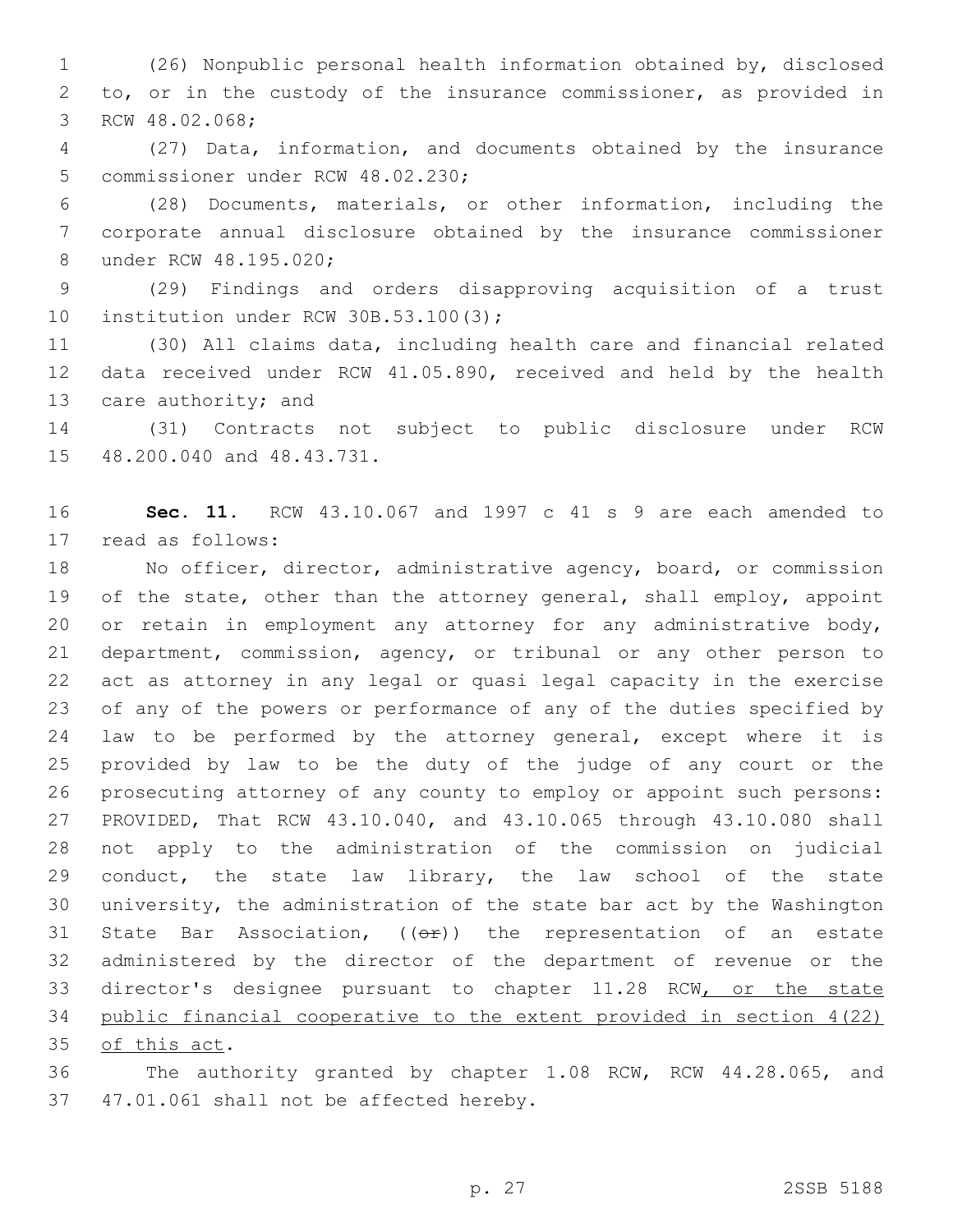**Sec. 12.** RCW 43.84.080 and 2016 c 152 s 18 are each amended to 2 read as follows:

 Wherever there is in any fund or in cash balances in the state treasury more than sufficient to meet the current expenditures properly payable therefrom, the state treasurer may invest or reinvest such portion of such funds or balances as the state 7 treasurer deems expedient in the following:

 (1) Certificates, notes, or bonds of the United States, or other obligations of the United States or its agencies, or of any corporation wholly owned by the government of the United States or United States dollar denominated bonds, notes, or other obligations that are issued or guaranteed by supranational institutions, provided that, at the time of investment, the institution has the United 14 States government as its largest shareholder;

 (2) In state, county, municipal, or school district bonds, notes, or in warrants of taxing districts of the state. Such bonds and warrants shall be only those found to be within the limit of indebtedness prescribed by law for the taxing district issuing them and to be general obligations. The state treasurer may purchase such bonds or warrants directly from the taxing district or in the open 21 market at such prices and upon such terms as it may determine, and may sell them at such times as it deems advisable;

 (3) In federal home loan bank notes and bonds, federal land bank bonds and federal national mortgage association notes, debentures and guaranteed certificates of participation, or the obligations of any other government sponsored corporation whose obligations are or may become eligible as collateral for advances to member banks as 28 determined by the board of governors of the federal reserve system;

(4) Bankers' acceptances purchased on the secondary market;

 (5) Commercial paper purchased on the secondary market, provided that the state treasurer adheres to the investment policies and 32 procedures adopted by the state investment board;

 (6) General obligation bonds of any state and general obligation bonds of local governments of other states, which bonds have at the time of investment one of the three highest credit ratings of a 36 nationally recognized rating agency; ((and))

 (7) Corporate notes purchased on the secondary market, provided that the state treasurer adheres to the investment policies and 39 procedures adopted by the state investment board; and